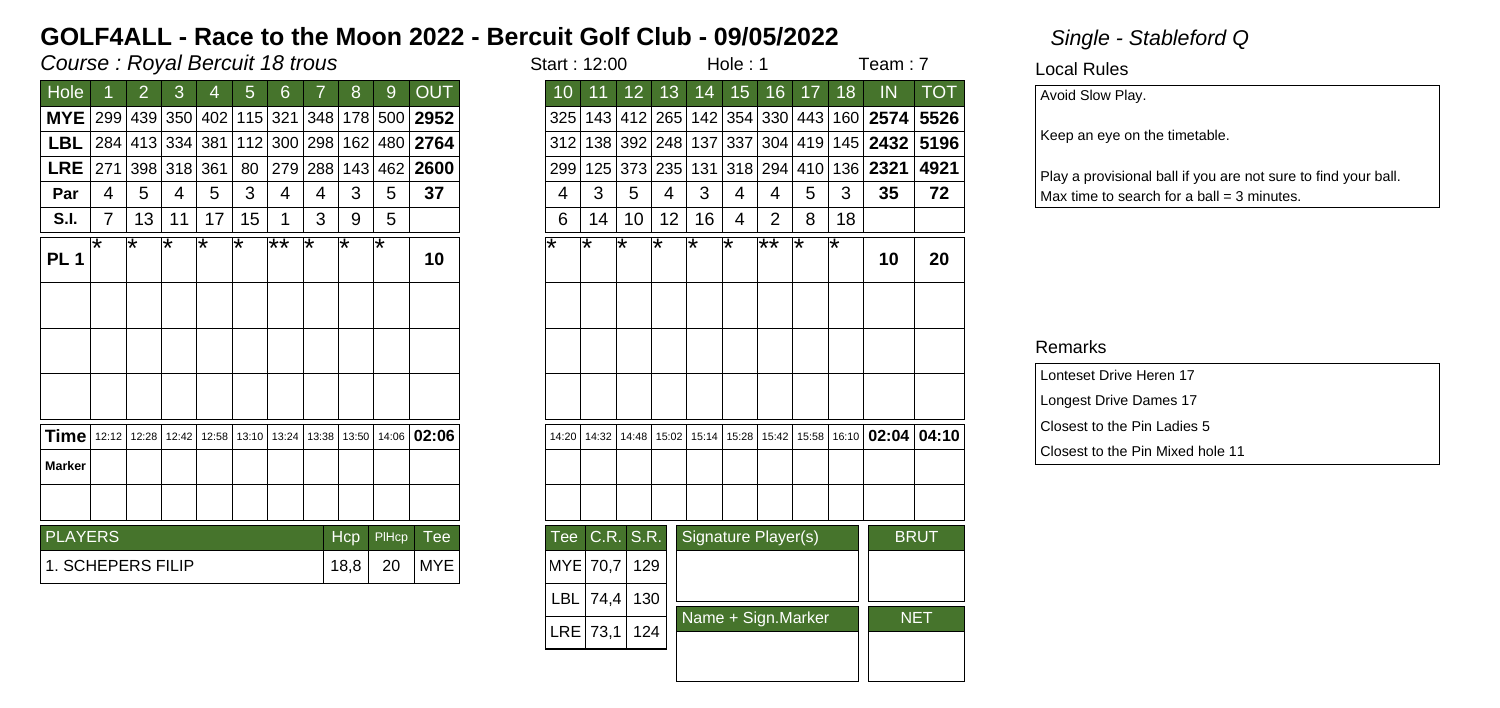## Course : Royal Bercuit 18 trous in the start is not in the start in the start in the start in the start in the start in the start in the start in the start in the start in the start in the start in the start in the start i

| Course : Royal Bercuit 18 trous |                |    |         |     |    |                 |                 |      |       |                                                                                                    |    | Start: 12:00 |            |                 |                 | Hole: 1 |                     |                |    | Team: $16$ |                                                                   |             |
|---------------------------------|----------------|----|---------|-----|----|-----------------|-----------------|------|-------|----------------------------------------------------------------------------------------------------|----|--------------|------------|-----------------|-----------------|---------|---------------------|----------------|----|------------|-------------------------------------------------------------------|-------------|
| <b>Hole</b>                     |                | 2  | 3       | 4   | 5  | 6               |                 | 8    | 9     | <b>OUT</b>                                                                                         |    | 10           | 11         | 12 <sup>2</sup> | 13              | 14      | 15                  | 16             | 17 | 18         | IN                                                                | <b>TOT</b>  |
| MYE 299 439 350 402 115 321     |                |    |         |     |    |                 | 348             |      |       | 178 500 2952                                                                                       |    |              |            |                 |                 |         |                     |                |    |            | 325   143   412   265   142   354   330   443   160   2574   5526 |             |
| LBL 284 413 334 381 112 300 298 |                |    |         |     |    |                 |                 | 162  |       | 480 2764                                                                                           |    |              |            |                 | 312 138 392 248 | 137 337 |                     |                |    |            | 304   419   145   <b>2432</b>                                     | 5196        |
| $LRE$  271                      |                |    | 398 318 | 361 | 80 | 279 288         |                 | 143  |       | 462 2600                                                                                           |    |              | 299 125    |                 | 373 235         | 131     |                     |                |    |            | 318 294 410 136 2321                                              | 4921        |
| Par                             | 4              | 5  | 4       | 5   | 3  | 4               | 4               | 3    | 5     | 37                                                                                                 |    | 4            | 3          | 5               | 4               | 3       | 4                   | 4              | 5  | 3          | 35                                                                | 72          |
| S.I.                            | $\overline{7}$ | 13 | 11      | 17  | 15 | 1               | 3               | 9    | 5     |                                                                                                    |    | 6            | 14         | 10              | 12 <sup>2</sup> | 16      | $\overline{4}$      | $\overline{2}$ | 8  | 18         |                                                                   |             |
| PL <sub>1</sub>                 | l*             | l* | ¥       | ⊺∗  | ¥  | $\overline{**}$ | $\overline{**}$ | ⊺∗   | ౹⋇⋇   | 12                                                                                                 | ⊺∗ |              | ⊺∗         | ⊺∗              | ⊺*              | ⊺∗      | ౹⋇⋇                 | ౹∗∗            | ⊺∗ | ⊺*         | 11                                                                | 23          |
|                                 |                |    |         |     |    |                 |                 |      |       |                                                                                                    |    |              |            |                 |                 |         |                     |                |    |            |                                                                   |             |
|                                 |                |    |         |     |    |                 |                 |      |       |                                                                                                    |    |              |            |                 |                 |         |                     |                |    |            |                                                                   |             |
|                                 |                |    |         |     |    |                 |                 |      |       |                                                                                                    |    |              |            |                 |                 |         |                     |                |    |            |                                                                   |             |
|                                 |                |    |         |     |    |                 |                 |      |       | <b>Time</b>   12:12   12:28   12:42   12:58   13:10   13:24   13:38   13:50   14:06   <b>02:06</b> |    | 14:20        | 14:32      | 14:48           |                 |         |                     |                |    |            | $15:02$   15:14   15:28   15:42   15:58   16:10   02:04   04:10   |             |
| Marker                          |                |    |         |     |    |                 |                 |      |       |                                                                                                    |    |              |            |                 |                 |         |                     |                |    |            |                                                                   |             |
|                                 |                |    |         |     |    |                 |                 |      |       |                                                                                                    |    |              |            |                 |                 |         |                     |                |    |            |                                                                   |             |
| <b>PLAYERS</b>                  |                |    |         |     |    |                 |                 | Hcp  | PIHcp | <b>Tee</b>                                                                                         |    | <b>Tee</b>   |            | CR. S.R.        |                 |         | Signature Player(s) |                |    |            |                                                                   | <b>BRUT</b> |
| 1. KAISER GABIE                 |                |    |         |     |    |                 |                 | 17,6 | 23    | <b>LBL</b>                                                                                         |    |              | MYE 70,7   | 129             |                 |         |                     |                |    |            |                                                                   |             |
|                                 |                |    |         |     |    |                 |                 |      |       |                                                                                                    |    | <b>LBL</b>   | 74,4       | 130             |                 |         |                     |                |    |            |                                                                   |             |
|                                 |                |    |         |     |    |                 |                 |      |       |                                                                                                    |    |              | $LRE$ 73,1 | 124             |                 |         | Name + Sign.Marker  |                |    |            |                                                                   | <b>NET</b>  |
|                                 |                |    |         |     |    |                 |                 |      |       |                                                                                                    |    |              |            |                 |                 |         |                     |                |    |            |                                                                   |             |
|                                 |                |    |         |     |    |                 |                 |      |       |                                                                                                    |    |              |            |                 |                 |         |                     |                |    |            |                                                                   |             |

Local Rules

Avoid Slow Play.

Keep an eye on the timetable.

Play a provisional ball if you are not sure to find your ball.  $Max$  time to search for a ball = 3 minutes.

| Lonteset Drive Heren 17          |
|----------------------------------|
| Longest Drive Dames 17           |
| Closest to the Pin Ladies 5      |
| Closest to the Pin Mixed hole 11 |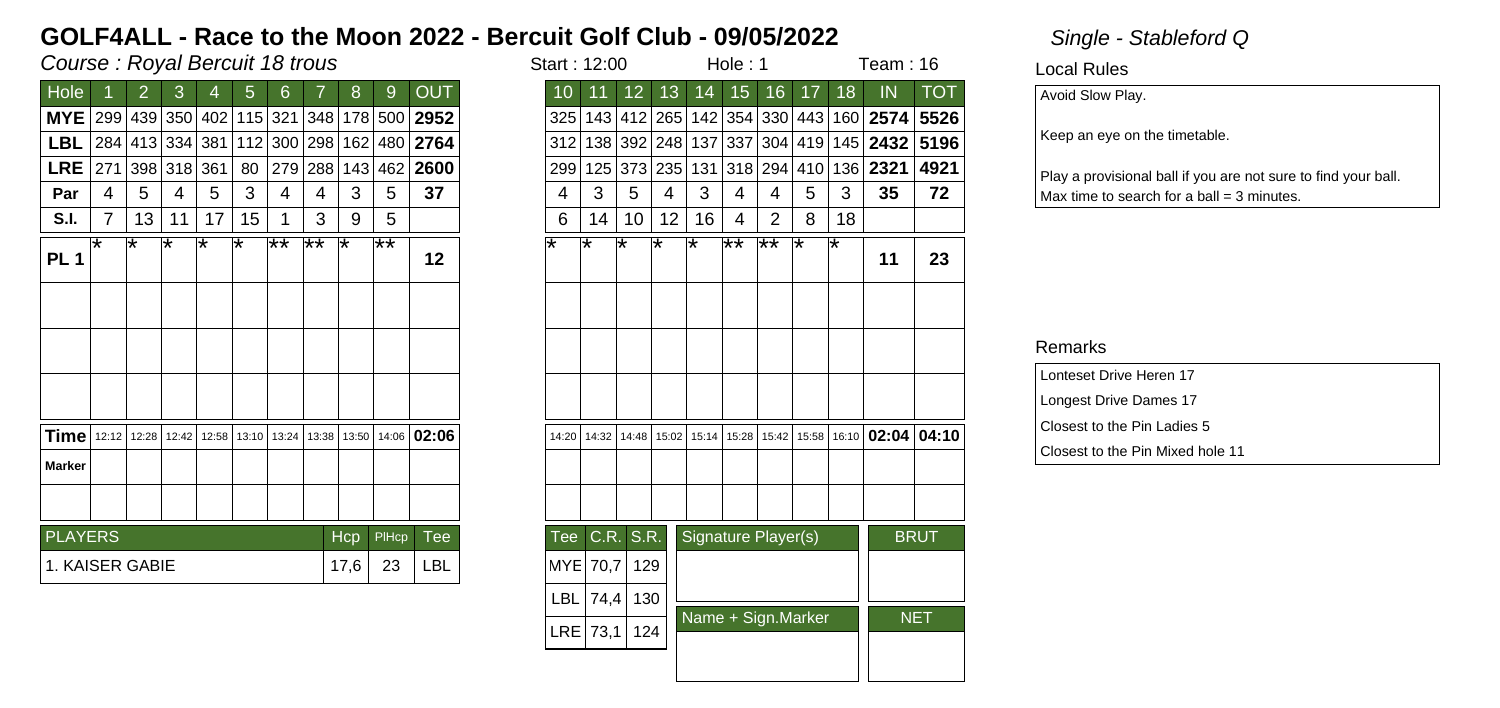## Course : Royal Bercuit 18 trous in the start is not in the start in the start in the start in the start in the start in the start in the start in the start in the start in the start in the start in the start in the start i

| Hole                 |                | 2           | 3               | 4               | 5     | 6   |     | 8           | 9                   | <b>OUT</b>                                   |
|----------------------|----------------|-------------|-----------------|-----------------|-------|-----|-----|-------------|---------------------|----------------------------------------------|
| <b>MYE</b>           |                |             |                 |                 |       |     |     |             |                     | 299 439 350 402 115 321 348 178 500 2952     |
| LBL                  |                |             | 284 413 334 381 |                 |       |     |     |             | 112 300 298 162 480 | 2764                                         |
| <b>LRE</b>           | 271            |             | 398 318 361     |                 | 80    |     |     | 279 288 143 | 462                 | 2600                                         |
| Par                  | 4              | 5           | 4               | 5               | 3     | 4   | 4   | 3           | 5                   | 37                                           |
| S.I.                 | $\overline{7}$ | 13          | 11              | 17              | 15    |     | 3   | 9           | 5                   |                                              |
| <b>PL1</b>           | ౹∗∗            | ⊺**         | ⊺**             | $\overline{**}$ | ⊺**   | ⊺** | ⊺** | ⊺**         | ⊺**                 | 18                                           |
|                      |                |             |                 |                 |       |     |     |             |                     |                                              |
|                      |                |             |                 |                 |       |     |     |             |                     |                                              |
|                      |                |             |                 |                 |       |     |     |             |                     |                                              |
|                      |                |             |                 |                 |       |     |     |             |                     |                                              |
| Time                 |                | 12:12 12:28 | 12:42           | 12:58           | 13:10 |     |     |             |                     | 13:24   13:38   13:50   14:06   <b>02:06</b> |
| <b>Marker</b>        |                |             |                 |                 |       |     |     |             |                     |                                              |
|                      |                |             |                 |                 |       |     |     |             |                     |                                              |
| <b>PLAYERS</b>       |                |             |                 |                 |       |     |     | <b>Hcp</b>  | PIHcp               | Tee                                          |
| 1. ROMBAUT FRANÇOISE |                |             |                 |                 |       |     |     | 31,4        | 36                  | <b>LRE</b>                                   |

| Course : Royal Bercuit 18 trous                                     |                 |    |                 |     |                                 |     |                 |            |                | Start: 12:00          |                    |              | Hole: 1         |             |     |         | Team: 19            |    |     |                                                                          |             |
|---------------------------------------------------------------------|-----------------|----|-----------------|-----|---------------------------------|-----|-----------------|------------|----------------|-----------------------|--------------------|--------------|-----------------|-------------|-----|---------|---------------------|----|-----|--------------------------------------------------------------------------|-------------|
| Hole                                                                |                 |    | 3               | 4   | 5                               | 6   |                 | 8          | $\overline{9}$ | <b>OUT</b>            | 10                 | 11           | 12 <sup>1</sup> | 13          | 14  | 15      | 16                  | 17 | 18  | IN                                                                       | <b>TOT</b>  |
| MYE 299 439 350 402 115 321                                         |                 |    |                 |     |                                 |     |                 |            |                | 348 178 500 2952      |                    |              |                 |             |     |         |                     |    |     | 325   143   412   265   142   354   330   443   160   <b>2574   5526</b> |             |
| <b>LBL</b>                                                          |                 |    |                 |     | 284 413 334 381 112 300 298 162 |     |                 |            |                | 480 2764              | 312                |              |                 | 138 392 248 | 137 |         |                     |    |     | 337   304   419   145   2432   5196                                      |             |
| $LRE$  271                                                          |                 |    | 398 318 361     |     | 80                              |     | 279 288         | 143        |                | 462 2600              | 299                |              |                 | 125 373 235 | 131 | 318 294 |                     |    |     | 410 136 2321                                                             | 4921        |
| Par                                                                 | 4               | 5  | 4               | 5   | 3                               | 4   | 4               | 3          | 5              | 37                    | 4                  | 3            | 5               | 4           | 3   | 4       | 4                   | 5  | 3   | 35                                                                       | 72          |
| <b>S.I.</b>                                                         | $\overline{7}$  | 13 | 11              | 17  | 15                              | 1   | 3               | 9          | 5              |                       | 6                  | 14           | 10              | 12          | 16  | 4       | $\overline{2}$      | 8  | 18  |                                                                          |             |
| PL <sub>1</sub>                                                     | $\overline{**}$ | ¥¥ | $\overline{**}$ | ⊺** | $\overline{**}$                 | ⊺** | $\overline{**}$ | ⊺**        | ⊺**            | 18                    | $\bigstar\bigstar$ | ⊺**          | ⊺**             | ⊺**         | ⊺** | ⊺**     | ∣**                 | ਿ* | ′∗∗ | 18                                                                       | 36          |
|                                                                     |                 |    |                 |     |                                 |     |                 |            |                |                       |                    |              |                 |             |     |         |                     |    |     |                                                                          |             |
|                                                                     |                 |    |                 |     |                                 |     |                 |            |                |                       |                    |              |                 |             |     |         |                     |    |     |                                                                          |             |
|                                                                     |                 |    |                 |     |                                 |     |                 |            |                |                       |                    |              |                 |             |     |         |                     |    |     |                                                                          |             |
| <b>Time</b>   12:12   12:28   12:42   12:58   13:10   13:24   13:38 |                 |    |                 |     |                                 |     |                 |            |                | 13:50   14:06   02:06 | 14:20              | 14:32        | 14:48           |             |     |         |                     |    |     | 15:02   15:14   15:28   15:42   15:58   16:10   02:04   04:10            |             |
| Marker                                                              |                 |    |                 |     |                                 |     |                 |            |                |                       |                    |              |                 |             |     |         |                     |    |     |                                                                          |             |
|                                                                     |                 |    |                 |     |                                 |     |                 |            |                |                       |                    |              |                 |             |     |         |                     |    |     |                                                                          |             |
|                                                                     |                 |    |                 |     |                                 |     |                 |            |                |                       |                    |              |                 |             |     |         |                     |    |     |                                                                          |             |
| <b>PLAYERS</b>                                                      |                 |    |                 |     |                                 |     |                 | <b>Hcp</b> | PIHcp          | <b>Tee</b>            | Tee                |              | C.R. S.R.       |             |     |         | Signature Player(s) |    |     |                                                                          | <b>BRUT</b> |
| 1. ROMBAUT FRANÇOISE                                                |                 |    |                 |     |                                 |     |                 | 31,4       | 36             | LRE                   |                    | MYE 70,7     | 129             |             |     |         |                     |    |     |                                                                          |             |
|                                                                     |                 |    |                 |     |                                 |     |                 |            |                |                       |                    | $LBL$   74,4 | 130             |             |     |         |                     |    |     |                                                                          |             |
|                                                                     |                 |    |                 |     |                                 |     |                 |            |                |                       |                    | LRE 73,1     | 124             |             |     |         | Name + Sign.Marker  |    |     |                                                                          | <b>NET</b>  |
|                                                                     |                 |    |                 |     |                                 |     |                 |            |                |                       |                    |              |                 |             |     |         |                     |    |     |                                                                          |             |
|                                                                     |                 |    |                 |     |                                 |     |                 |            |                |                       |                    |              |                 |             |     |         |                     |    |     |                                                                          |             |

Local Rules

Avoid Slow Play.

Keep an eye on the timetable.

Play a provisional ball if you are not sure to find your ball.  $Max$  time to search for a ball = 3 minutes.

| Lonteset Drive Heren 17          |
|----------------------------------|
| Longest Drive Dames 17           |
| Closest to the Pin Ladies 5      |
| Closest to the Pin Mixed hole 11 |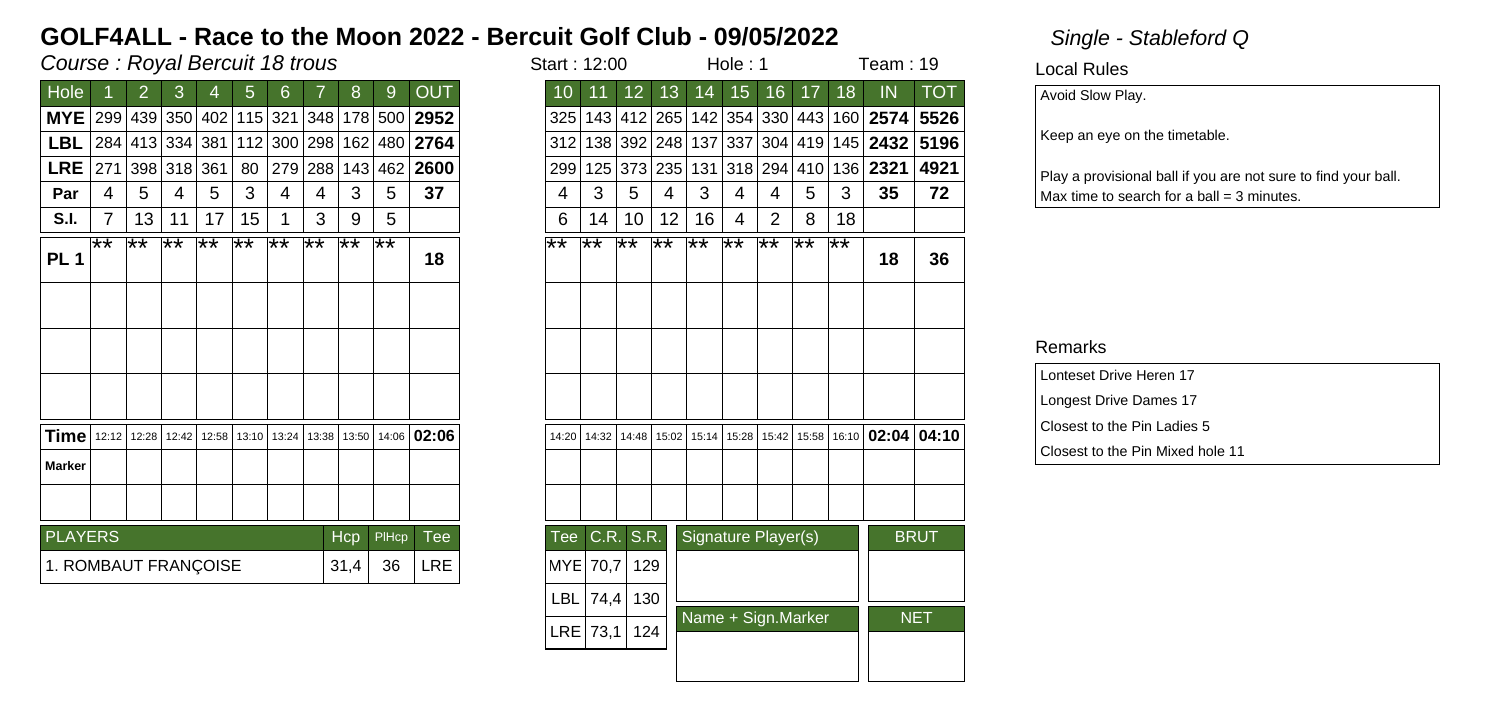## Course : Royal Bercuit 18 trous in the start is started to the start in the start in the start in the start in the start in the start in the start in the start in the start in the start in the start in the start in the sta

| Hole            |     | 2     | 3       | 4   | 5           | 6       |                 | 8    | 9            | <b>OUT</b>        |
|-----------------|-----|-------|---------|-----|-------------|---------|-----------------|------|--------------|-------------------|
| <b>MYE</b>      | 299 |       | 439 350 | 402 |             | 115 321 | 348             | 178  | 500          | 2952              |
| Par             | 4   | 5     | 4       | 5   | 3           | 4       | 4               | 3    | 5            | 37                |
| S.I.            | 7   | 13    | 11      | 17  | 15          | 1       | 3               | 9    | 5            |                   |
| PL <sub>1</sub> | ѭ   | ⊺*    | ⊺*      | ᅚ   | ⊺∗          | $**$    | $\overline{**}$ | ⊺*   | ∦∗           | 12                |
|                 |     |       |         |     |             |         |                 |      |              |                   |
|                 |     |       |         |     |             |         |                 |      |              |                   |
|                 |     |       |         |     |             |         |                 |      |              |                   |
| Time   12:22    |     | 12:38 | 12:52   |     | 13:08 13:20 |         | 13:34 13:48     |      |              | 14:00 14:16 02:06 |
| <b>Marker</b>   |     |       |         |     |             |         |                 |      |              |                   |
|                 |     |       |         |     |             |         |                 |      |              |                   |
| <b>PLAYERS</b>  |     |       |         |     |             |         |                 | Hcp  | <b>PIHcp</b> | Tee               |
| 1. VAES ROBBY   |     |       |         |     |             |         |                 | 22,3 | 24           | <b>MYE</b>        |

|                 | art : 12:10       |                 |       |       | Hole : 1        |                     | leam : 2           |       |       |                  |  |
|-----------------|-------------------|-----------------|-------|-------|-----------------|---------------------|--------------------|-------|-------|------------------|--|
| 10              | 11                | $\overline{12}$ | 13    | 14    | 15              | 16                  | 17                 | 18    | IN    | $\overline{TOT}$ |  |
| 325             | 143               | 412             | 265   | 142   | 354             | 330                 | 443                | 160   | 2574  | 5526             |  |
| 4               | 3                 | 5               | 4     | 3     | 4               | 4                   | 5                  | 3     | 35    | 72               |  |
| 6               | 14                | 10              | 12    | 16    | 4               | $\overline{2}$      | 8                  | 18    |       |                  |  |
| $\overline{**}$ | $\overline{\ast}$ | ∗               | ∗     | ∗     | $\overline{**}$ | $\overline{**}$     | $\overline{\ast}$  | ∗     | 12    | 24               |  |
|                 |                   |                 |       |       |                 |                     |                    |       |       |                  |  |
|                 |                   |                 |       |       |                 |                     |                    |       |       |                  |  |
|                 |                   |                 |       |       |                 |                     |                    |       |       |                  |  |
| 14:30           | 14:42             | 14:58           | 15:12 | 15:24 | 15:38           | 15:52               | 16:08              | 16:20 | 02:04 | 04:10            |  |
|                 |                   |                 |       |       |                 |                     |                    |       |       |                  |  |
|                 |                   |                 |       |       |                 |                     |                    |       |       |                  |  |
| Tee             | C.R.              | S.R.            |       |       |                 | Signature Player(s) |                    |       |       | <b>BRUT</b>      |  |
| <b>MYE</b>      | 70,7              | 129             |       |       |                 |                     |                    |       |       |                  |  |
|                 |                   |                 |       |       |                 |                     | Name + Sign.Marker |       |       | <b>NET</b>       |  |
|                 |                   |                 |       |       |                 |                     |                    |       |       |                  |  |
|                 |                   |                 |       |       |                 |                     |                    |       |       |                  |  |

### Local Rules

Avoid Slow Play.

Keep an eye on the timetable.

Play a provisional ball if you are not sure to find your ball.  $Max$  time to search for a ball = 3 minutes.

| Lonteset Drive Heren 17          |
|----------------------------------|
| Longest Drive Dames 17           |
| Closest to the Pin Ladies 5      |
| Closest to the Pin Mixed hole 11 |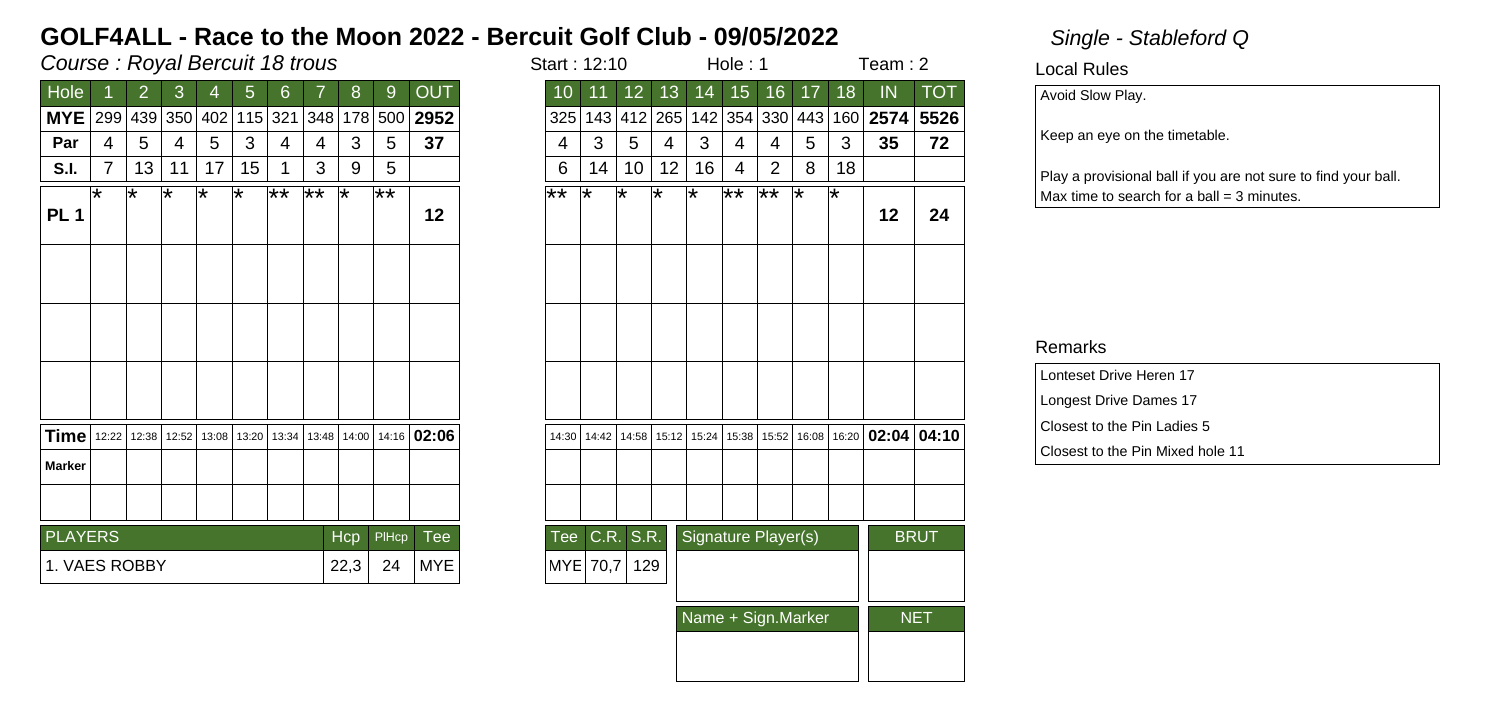## Course : Royal Bercuit 18 trous in the start is started to the start in the start in the start in the start in the start in the start in the start in the start in the start in the start in the start in the start in the sta

| Hole                |     | 2     | 3       | 4   | 5           | 6       |       | 8     | 9     | <b>OUT</b>    |
|---------------------|-----|-------|---------|-----|-------------|---------|-------|-------|-------|---------------|
| <b>MYE</b>          | 299 |       | 439 350 | 402 |             | 115 321 | 348   | 178   | 500   | 2952          |
| Par                 | 4   | 5     | 4       | 5   | 3           | 4       | 4     | 3     | 5     | 37            |
| S.I.                | 7   | 13    | 11      | 17  | 15          | 1       | 3     | 9     | 5     |               |
| PL <sub>1</sub>     | ѭ   | ⊺∗    | ⊺*      | ⊺*  | ⊺∗          | $**$    | ⊺∗    | ౹∗    | ౹∗    | 10            |
|                     |     |       |         |     |             |         |       |       |       |               |
|                     |     |       |         |     |             |         |       |       |       |               |
|                     |     |       |         |     |             |         |       |       |       |               |
| <b>Time</b>   12:22 |     | 12:38 | 12:52   |     | 13:08 13:20 | 13:34   | 13:48 | 14:00 |       | $14:16$ 02:06 |
| <b>Marker</b>       |     |       |         |     |             |         |       |       |       |               |
|                     |     |       |         |     |             |         |       |       |       |               |
| <b>PLAYERS</b>      |     |       |         |     |             |         |       | Hcp   | PIHcp | Tee           |
| 1. PYCK FRANK       |     |       |         |     |             |         |       | 17,5  | 19    | <b>MYE</b>    |

| tart : 12:10 |         |                 |       |                     | Hole : 1 |                   | Team : 3          |                   |       |             |
|--------------|---------|-----------------|-------|---------------------|----------|-------------------|-------------------|-------------------|-------|-------------|
| 10           | 11      | 12 <sub>2</sub> | 13    | 14                  | 15       | 16                | 17                | 18                | IN    | <b>TOT</b>  |
| 325          | 143     | 412             | 265   | 142                 | 354      | 330               | 443               | 160               | 2574  | 5526        |
| 4            | 3       | 5               | 4     | 3                   | 4        | 4                 | 5                 | 3                 | 35    | 72          |
| 6            | 14      | 10              | 12    | 16                  | 4        | $\overline{2}$    | 8                 | 18                |       |             |
| ∗            | $\star$ | ∗               | ∗     | $\star$             | $\ast$   | $\overline{\ast}$ | $\overline{\ast}$ | $\overline{\ast}$ | 9     | 19          |
|              |         |                 |       |                     |          |                   |                   |                   |       |             |
|              |         |                 |       |                     |          |                   |                   |                   |       |             |
|              |         |                 |       |                     |          |                   |                   |                   |       |             |
| 14:30        | 14:42   | 14:58           | 15:12 | 15:24               | 15:38    | 15:52             | 16:08             | 16:20             | 02:04 | 04:10       |
|              |         |                 |       |                     |          |                   |                   |                   |       |             |
|              |         |                 |       |                     |          |                   |                   |                   |       |             |
| <b>Tee</b>   | C.R.    | S.R.            |       | Signature Player(s) |          |                   |                   |                   |       | <b>BRUT</b> |
| <b>MYE</b>   | 70,7    | 129             |       |                     |          |                   |                   |                   |       |             |
|              |         |                 |       | Name + Sign.Marker  |          | NET               |                   |                   |       |             |
|              |         |                 |       |                     |          |                   |                   |                   |       |             |
|              |         |                 |       |                     |          |                   |                   |                   |       |             |

### Local Rules

Avoid Slow Play.

Keep an eye on the timetable.

Play a provisional ball if you are not sure to find your ball.  $Max$  time to search for a ball = 3 minutes.

| Lonteset Drive Heren 17          |
|----------------------------------|
| Longest Drive Dames 17           |
| Closest to the Pin Ladies 5      |
| Closest to the Pin Mixed hole 11 |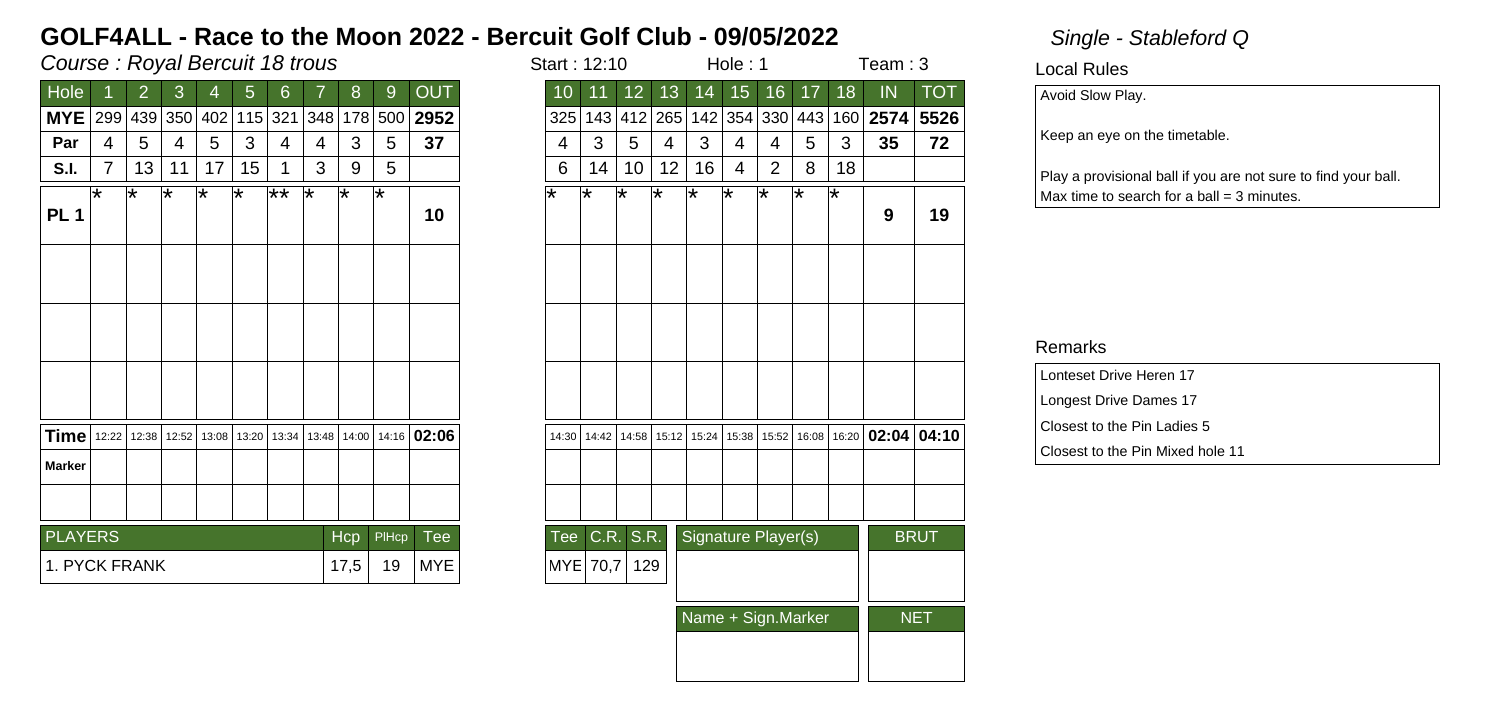## Course : Royal Bercuit 18 trous in the start is started to the start in the start in the start in the start in the start in the start in the start in the start in the start in the start in the start in the start in the sta

| <b>OUT</b><br>13<br>16<br>17<br>Hole<br>3<br>6<br>12 <sub>2</sub><br>15 <sup>15</sup><br>2<br>5<br>8<br>9<br>10<br>14<br>11<br>4<br><b>MYE</b><br>2952<br>299<br>439 350<br>402<br>115 321<br> 348 <br>325<br>412 265 142<br>178<br>500<br>143<br>37<br>5<br>5<br>3<br>3<br>3<br>5<br>3<br>5<br>5<br>Par<br>4<br>4<br>4<br>4<br>4<br>4<br>4<br>4<br>13<br>17<br>15<br>3<br>5<br>6<br>12<br>16<br>2<br>8<br>7<br>9<br>10<br>11<br>1<br>14<br>4<br>S.I.<br>$\overline{**}$<br>$**$<br>$**$<br>$\overline{**}$<br>$**$<br>1**<br>$\overline{**}$<br>$\overline{**}$<br>∦∗<br>౹⋇⋇<br>$***$<br>$\overline{**}$<br>⊺**<br>⊺**<br>౹∗∗<br>∦*<br>$\star\star$<br>PL <sub>1</sub><br>18<br>$Time$   12:22<br>13:08   13:20   13:34   13:48   14:00   14:16   02:06<br>12:38<br>12:52<br>14:58   15:12   15:24   15:38   15:52  <br>14:42<br>14:30<br><b>Marker</b><br>C.R. S.R.<br>Signature Player(s)<br><b>PLAYERS</b><br>Tee<br><b>Hcp</b><br>PIHcp<br>Tee<br>1. CLAUS FILIP<br><b>MYE</b><br>31,6<br>35<br>MYE 70,7 <br>129 |
|-----------------------------------------------------------------------------------------------------------------------------------------------------------------------------------------------------------------------------------------------------------------------------------------------------------------------------------------------------------------------------------------------------------------------------------------------------------------------------------------------------------------------------------------------------------------------------------------------------------------------------------------------------------------------------------------------------------------------------------------------------------------------------------------------------------------------------------------------------------------------------------------------------------------------------------------------------------------------------------------------------------------------|
| 354 330 443<br>160 2574                                                                                                                                                                                                                                                                                                                                                                                                                                                                                                                                                                                                                                                                                                                                                                                                                                                                                                                                                                                               |
| 3<br>⊺*<br>16:08                                                                                                                                                                                                                                                                                                                                                                                                                                                                                                                                                                                                                                                                                                                                                                                                                                                                                                                                                                                                      |
| 18                                                                                                                                                                                                                                                                                                                                                                                                                                                                                                                                                                                                                                                                                                                                                                                                                                                                                                                                                                                                                    |
|                                                                                                                                                                                                                                                                                                                                                                                                                                                                                                                                                                                                                                                                                                                                                                                                                                                                                                                                                                                                                       |
|                                                                                                                                                                                                                                                                                                                                                                                                                                                                                                                                                                                                                                                                                                                                                                                                                                                                                                                                                                                                                       |
|                                                                                                                                                                                                                                                                                                                                                                                                                                                                                                                                                                                                                                                                                                                                                                                                                                                                                                                                                                                                                       |
| 16:20 02:04 04:10                                                                                                                                                                                                                                                                                                                                                                                                                                                                                                                                                                                                                                                                                                                                                                                                                                                                                                                                                                                                     |
|                                                                                                                                                                                                                                                                                                                                                                                                                                                                                                                                                                                                                                                                                                                                                                                                                                                                                                                                                                                                                       |
|                                                                                                                                                                                                                                                                                                                                                                                                                                                                                                                                                                                                                                                                                                                                                                                                                                                                                                                                                                                                                       |
|                                                                                                                                                                                                                                                                                                                                                                                                                                                                                                                                                                                                                                                                                                                                                                                                                                                                                                                                                                                                                       |
|                                                                                                                                                                                                                                                                                                                                                                                                                                                                                                                                                                                                                                                                                                                                                                                                                                                                                                                                                                                                                       |
|                                                                                                                                                                                                                                                                                                                                                                                                                                                                                                                                                                                                                                                                                                                                                                                                                                                                                                                                                                                                                       |
|                                                                                                                                                                                                                                                                                                                                                                                                                                                                                                                                                                                                                                                                                                                                                                                                                                                                                                                                                                                                                       |

| tart : 12:10       |              |              |                             |                     | Hole : 1     |              | Team : 18    |                   |       |             |
|--------------------|--------------|--------------|-----------------------------|---------------------|--------------|--------------|--------------|-------------------|-------|-------------|
| $\overline{10}$    | 11           | 12           | 13                          | 14                  | 15           | 16           | 17           | 18                | IN    | <b>TOT</b>  |
| 325                | 143          | 412          | 265                         | 142                 | 354          | 330          | 443          | 160               | 2574  | 5526        |
| 4                  | 3            | 5            | 4                           | 3                   | 4            | 4            | 5            | 3                 | 35    | 72          |
| 6                  | 14           | 10           | 12                          | 16                  | 4            | 2            | 8            | 18                |       |             |
| $\bigstar\bigstar$ | $\star\star$ | $\star\star$ | $\overline{\bf \ast \star}$ | $\star\star$        | $\star\star$ | $\star\star$ | $\star\star$ | $\overline{\ast}$ | 17    | 35          |
|                    |              |              |                             |                     |              |              |              |                   |       |             |
|                    |              |              |                             |                     |              |              |              |                   |       |             |
|                    |              |              |                             |                     |              |              |              |                   |       |             |
| 14:30              | 14:42        | 14:58        | 15:12                       | 15:24               | 15:38        | 15:52        | 16:08        | 16:20             | 02:04 | 04:10       |
|                    |              |              |                             |                     |              |              |              |                   |       |             |
|                    |              |              |                             |                     |              |              |              |                   |       |             |
| Tee                | C.R.         | S.R.         |                             | Signature Player(s) |              |              |              |                   |       | <b>BRUT</b> |
| MYE                | 70,7         | 129          |                             |                     |              |              |              |                   |       |             |
|                    |              |              |                             | Name + Sign.Marker  |              | <b>NET</b>   |              |                   |       |             |
|                    |              |              |                             |                     |              |              |              |                   |       |             |
|                    |              |              |                             |                     |              |              |              |                   |       |             |

Local Rules

Avoid Slow Play.

Keep an eye on the timetable.

Play a provisional ball if you are not sure to find your ball.  $Max$  time to search for a ball = 3 minutes.

| Lonteset Drive Heren 17          |  |
|----------------------------------|--|
| Longest Drive Dames 17           |  |
| Closest to the Pin Ladies 5      |  |
| Closest to the Pin Mixed hole 11 |  |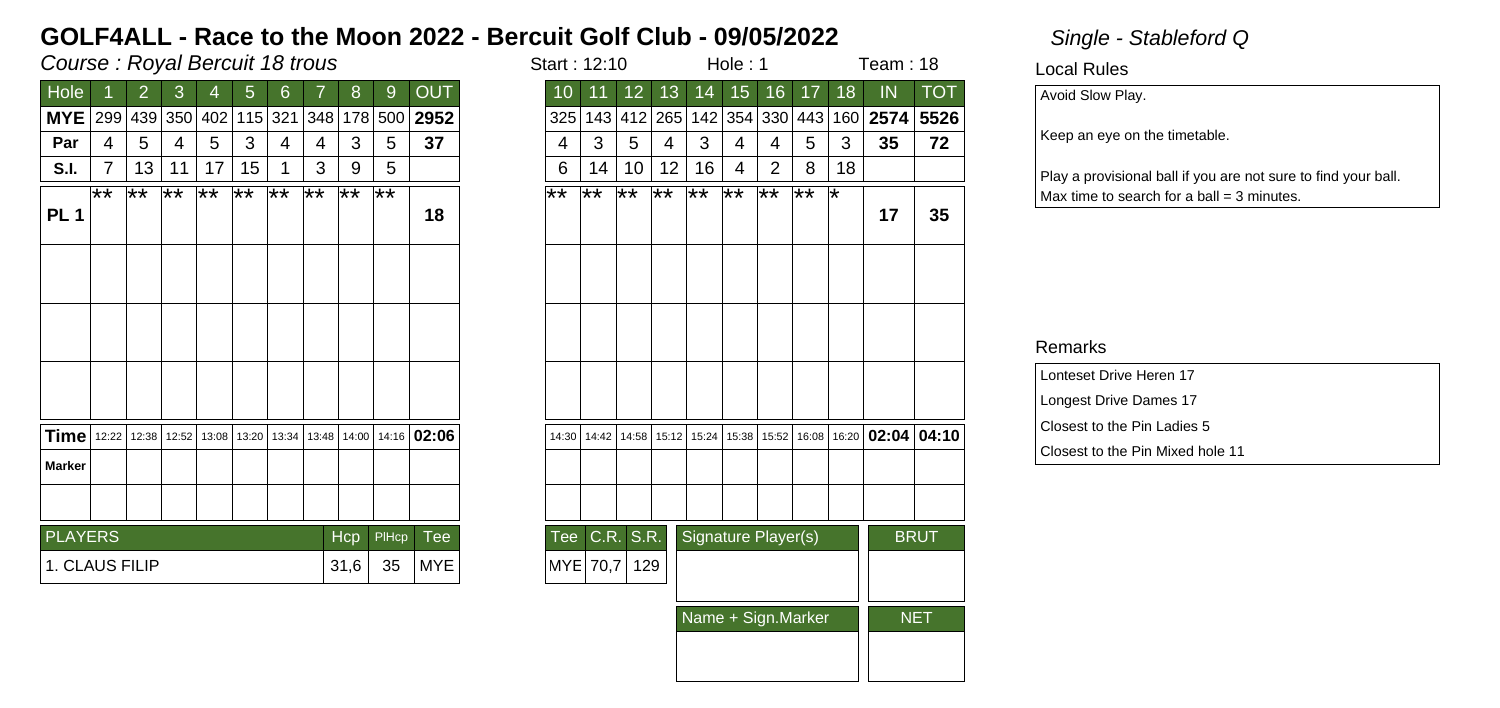## Course : Royal Bercuit 18 trous in the start is started to the start in the start in the start in the start in the start in the start in the start in the start in the start in the start in the start in the start in the sta

| Hole              |      | 2  | 3           | 4   | 5                                     | 6            |                 | 8          | 9     | <b>OUT</b>  |
|-------------------|------|----|-------------|-----|---------------------------------------|--------------|-----------------|------------|-------|-------------|
| <b>MYE</b>        | 299  |    | 439 350     | 402 |                                       | 115 321      | 348             | 178        | 500   | 2952        |
| Par               | 4    | 5  | 4           | 5   | 3                                     | 4            | 4               | 3          | 5     | 37          |
| S.I.              | 7    | 13 | 11          | 17  | 15                                    | 1            | 3               | 9          | 5     |             |
| PL <sub>1</sub>   | $**$ | ⊺∗ | ⊺*          | ⊺*  | ⊺∗                                    | $\star\star$ | $\overline{**}$ | ∦∗         | ౹⋇⋇   | 14          |
|                   |      |    |             |     |                                       |              |                 |            |       |             |
|                   |      |    |             |     |                                       |              |                 |            |       |             |
|                   |      |    |             |     |                                       |              |                 |            |       |             |
|                   |      |    |             |     |                                       |              |                 |            |       |             |
|                   |      |    |             |     |                                       |              |                 |            |       |             |
|                   |      |    |             |     |                                       |              |                 |            |       |             |
|                   |      |    |             |     |                                       |              |                 |            |       |             |
| $Time$   12:42    |      |    | 12:58 13:12 |     | 13:28   13:40   13:54   14:08   14:20 |              |                 |            |       | 14:36 02:06 |
| <b>Marker</b>     |      |    |             |     |                                       |              |                 |            |       |             |
|                   |      |    |             |     |                                       |              |                 |            |       |             |
|                   |      |    |             |     |                                       |              |                 |            |       |             |
| <b>PLAYERS</b>    |      |    |             |     |                                       |              |                 | <b>Hcp</b> | PIHcp | Tee         |
| 1. BRAEKMAN JOHAN |      |    |             |     |                                       |              |                 | 24,4       | 27    | <b>MYE</b>  |
|                   |      |    |             |     |                                       |              |                 |            |       |             |

| tart : 12:30 |         |                       |        |                     | Hole: 1            |                 | Team : 6        |       |       |             |
|--------------|---------|-----------------------|--------|---------------------|--------------------|-----------------|-----------------|-------|-------|-------------|
| 10           | 11      | $\overline{12}$<br>13 |        | 14                  | 15                 | 16              | $\overline{17}$ | 18    | IN    | <b>TOT</b>  |
| 325          | 143     | 412                   | 265    |                     | 142 354            | 330             | 443             | 160   | 2574  | 5526        |
| 4            | 3       | 5                     | 4      | 3                   | 4                  | 4               | 5               | 3     | 35    | 72          |
| 6            | 14      | 10                    | 12     | 16                  | 4                  | $\overline{2}$  | 8               | 18    |       |             |
| $\star\star$ | $\star$ | ∗                     | $\ast$ | $\ast$              | $\bigstar\bigstar$ | $\overline{**}$ | $\overline{**}$ | ∗     | 13    | 27          |
|              |         |                       |        |                     |                    |                 |                 |       |       |             |
|              |         |                       |        |                     |                    |                 |                 |       |       |             |
|              |         |                       |        |                     |                    |                 |                 |       |       |             |
| 14:50        | 15:02   | 15:18                 | 15:32  | 15:44               | 15:58              | 16:12           | 16:28           | 16:40 | 02:04 | 04:10       |
|              |         |                       |        |                     |                    |                 |                 |       |       |             |
|              |         |                       |        |                     |                    |                 |                 |       |       |             |
| Tee          | C.R.    | S.R.                  |        | Signature Player(s) |                    |                 |                 |       |       | <b>BRUT</b> |
| MYE          | 70,7    | 129                   |        |                     |                    |                 |                 |       |       |             |
|              |         |                       |        | Name + Sign.Marker  |                    |                 | <b>NET</b>      |       |       |             |
|              |         |                       |        |                     |                    |                 |                 |       |       |             |

### Local Rules

Avoid Slow Play.

Keep an eye on the timetable.

Play a provisional ball if you are not sure to find your ball.  $Max$  time to search for a ball = 3 minutes.

| Lonteset Drive Heren 17          |
|----------------------------------|
| Longest Drive Dames 17           |
| Closest to the Pin Ladies 5      |
| Closest to the Pin Mixed hole 11 |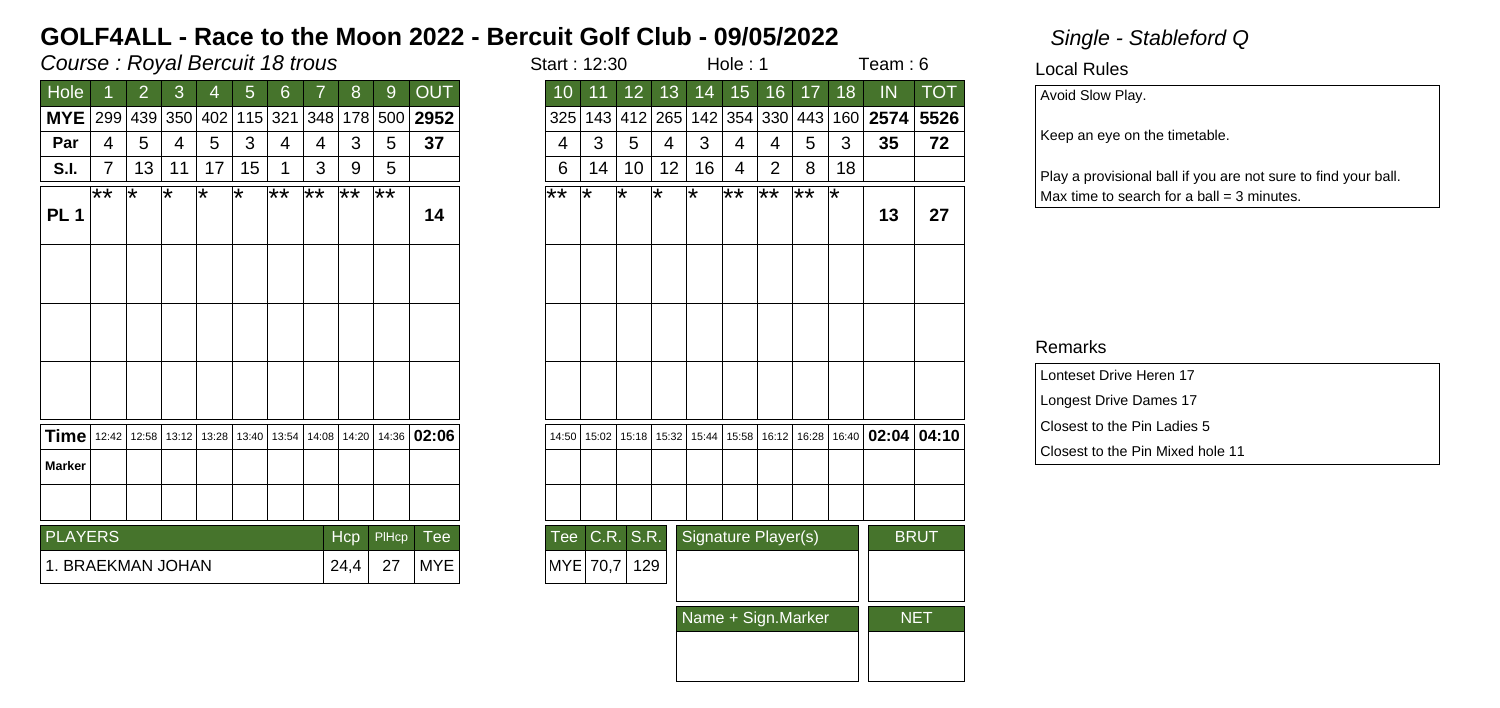## Course : Royal Bercuit 18 trous in the start is started to the start in the start in the start is not the start in the start in the start in the start in the start in the start in the start in the start in the start in the

| Hole            |       | 2  | 3       | 4   | 5  | 6       |                 | 8          | 9     | OUT                                                                           |
|-----------------|-------|----|---------|-----|----|---------|-----------------|------------|-------|-------------------------------------------------------------------------------|
| <b>MYE</b>      | 299   |    | 439 350 | 402 |    | 115 321 | 348             | 178        | 500   | 2952                                                                          |
| Par             | 4     | 5  | 4       | 5   | 3  | 4       | 4               | 3          | 5     | 37                                                                            |
| S.I.            | 7     | 13 | 11      | 17  | 15 |         | 3               | 9          | 5     |                                                                               |
|                 | $***$ | ᅚ  | ѭ       | ᅚ   | ⊺∗ | $**$    | $\overline{**}$ | ⊺∗         | ౹∗∗   |                                                                               |
| PL <sub>1</sub> |       |    |         |     |    |         |                 |            |       | 13                                                                            |
|                 |       |    |         |     |    |         |                 |            |       |                                                                               |
|                 |       |    |         |     |    |         |                 |            |       |                                                                               |
|                 |       |    |         |     |    |         |                 |            |       |                                                                               |
|                 |       |    |         |     |    |         |                 |            |       |                                                                               |
|                 |       |    |         |     |    |         |                 |            |       |                                                                               |
|                 |       |    |         |     |    |         |                 |            |       |                                                                               |
|                 |       |    |         |     |    |         |                 |            |       |                                                                               |
| <b>Time</b>     |       |    |         |     |    |         |                 |            |       | 12:42   12:58   13:12   13:28   13:40   13:54   14:08   14:20   14:36   02:06 |
| <b>Marker</b>   |       |    |         |     |    |         |                 |            |       |                                                                               |
|                 |       |    |         |     |    |         |                 |            |       |                                                                               |
|                 |       |    |         |     |    |         |                 |            |       |                                                                               |
| <b>PLAYERS</b>  |       |    |         |     |    |         |                 | <b>Hcp</b> | PIHcp | Tee                                                                           |
| 1. RENIERS GERT |       |    |         |     |    |         |                 | 24         | 26    | <b>MYE</b>                                                                    |
|                 |       |    |         |     |    |         |                 |            |       |                                                                               |

| tart : 12:30       |       |                 |       |                     | Hole: 1            |                    | Team : 10       |                 |       |             |
|--------------------|-------|-----------------|-------|---------------------|--------------------|--------------------|-----------------|-----------------|-------|-------------|
| 10                 | 11    | 12 <sub>2</sub> | 13    | 14                  | 15                 | 16                 | 17              | $\overline{18}$ | IN    | <b>TOT</b>  |
| 325                | 143   | 412             | 265   | 142                 | 354                | 330                | 443             | 160             | 2574  | 5526        |
| 4                  | 3     | 5               | 4     | 3                   | 4                  | 4                  | 5               | 3               | 35    | 72          |
| 6                  | 14    | 10              | 12    | 16                  | 4                  | 2                  | 8               | 18              |       |             |
| $\bigstar\bigstar$ | ∗     | ∗               | ∗     | ∗                   | $\bigstar\bigstar$ | $\bigstar\bigstar$ | $\overline{**}$ | ∗               | 13    | 26          |
|                    |       |                 |       |                     |                    |                    |                 |                 |       |             |
|                    |       |                 |       |                     |                    |                    |                 |                 |       |             |
|                    |       |                 |       |                     |                    |                    |                 |                 |       |             |
| 14:50              | 15:02 | 15:18           | 15:32 | 15:44               | 15:58              | 16:12<br>16:28     |                 | 16:40           | 02:04 | 04:10       |
|                    |       |                 |       |                     |                    |                    |                 |                 |       |             |
|                    |       |                 |       |                     |                    |                    |                 |                 |       |             |
| Tee                | C.R.  | S.R.            |       | Signature Player(s) |                    |                    |                 |                 |       | <b>BRUT</b> |
| <b>MYE</b>         | 70,7  | 129             |       |                     |                    |                    |                 |                 |       |             |
|                    |       |                 |       | Name + Sign.Marker  |                    | <b>NET</b>         |                 |                 |       |             |
|                    |       |                 |       |                     |                    |                    |                 |                 |       |             |

Local Rules

Avoid Slow Play.

Keep an eye on the timetable.

Play a provisional ball if you are not sure to find your ball.  $Max$  time to search for a ball = 3 minutes.

| Lonteset Drive Heren 17          |
|----------------------------------|
| Longest Drive Dames 17           |
| Closest to the Pin Ladies 5      |
| Closest to the Pin Mixed hole 11 |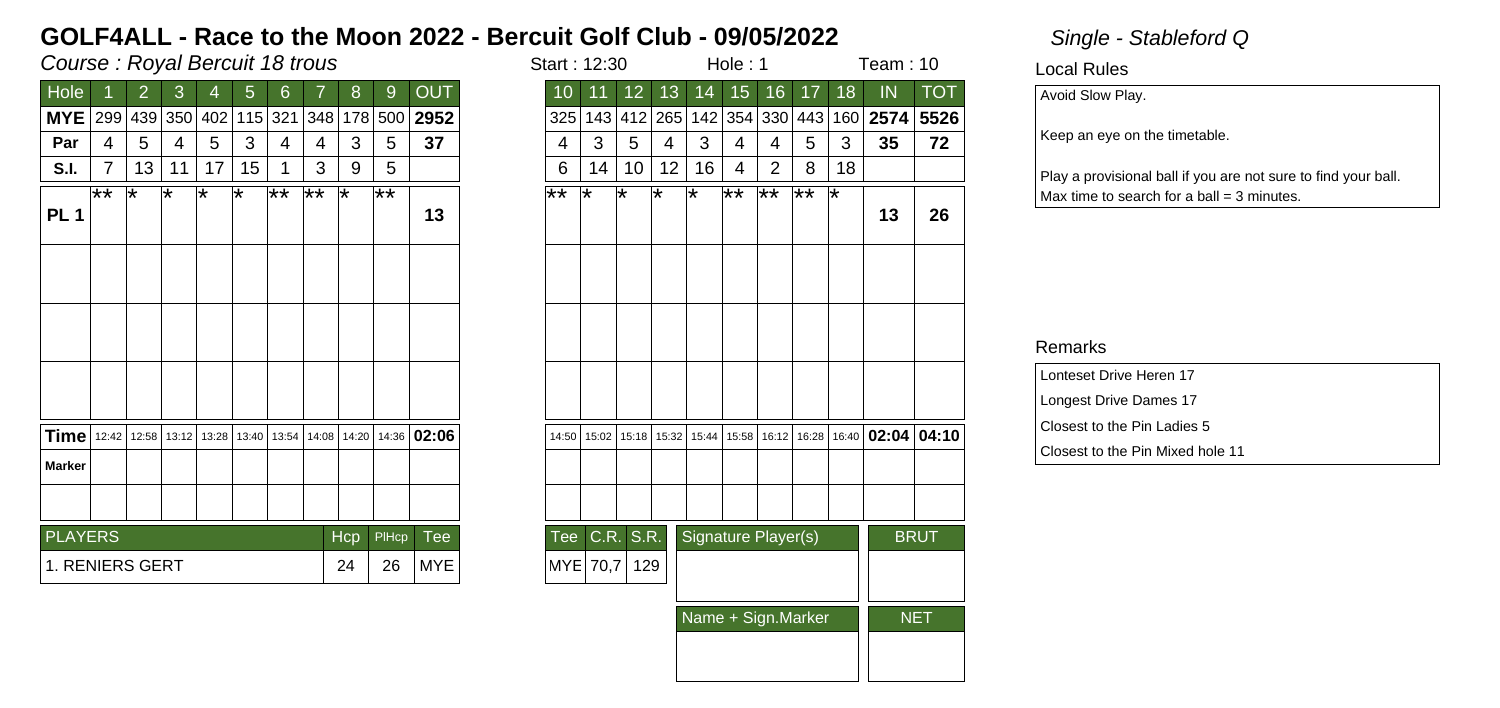## Course : Royal Bercuit 18 trous in the start is started to the start in the start in the start in the start in the start in the start in the start in the start in the start in the start in the start in the start in the sta

| Hole            |       | 2  | 3       | 4   | 5  | 6       |                                               | 8          | 9     | OUT                 |
|-----------------|-------|----|---------|-----|----|---------|-----------------------------------------------|------------|-------|---------------------|
| <b>MYE</b>      | 299   |    | 439 350 | 402 |    | 115 321 | 348                                           | 178        | 500   | 2952                |
| Par             | 4     | 5  | 4       | 5   | 3  | 4       | 4                                             | 3          | 5     | 37                  |
| S.I.            | 7     | 13 | 11      | 17  | 15 |         | 3                                             | 9          | 5     |                     |
| PL <sub>1</sub> | ℞     | ѭ  | ∗       | ᅚ   | ⊺∗ | $**$    | $\overline{**}$                               | ⊺∗         | ⊺*    | 11                  |
|                 |       |    |         |     |    |         |                                               |            |       |                     |
|                 |       |    |         |     |    |         |                                               |            |       |                     |
|                 |       |    |         |     |    |         |                                               |            |       |                     |
| <b>Time</b>     | 12:42 |    |         |     |    |         | 12:58   13:12   13:28   13:40   13:54   14:08 |            |       | $14:20$ 14:36 02:06 |
| <b>Marker</b>   |       |    |         |     |    |         |                                               |            |       |                     |
|                 |       |    |         |     |    |         |                                               |            |       |                     |
|                 |       |    |         |     |    |         |                                               | <b>Hcp</b> | PIHcp | Tee                 |
| <b>PLAYERS</b>  |       |    |         |     |    |         |                                               |            |       |                     |

| tart : 12:30    |       |                 |       |                     | Hole : 1 |                 | Team : 13         |                |       |                         |  |
|-----------------|-------|-----------------|-------|---------------------|----------|-----------------|-------------------|----------------|-------|-------------------------|--|
| $\overline{10}$ | 11    | 12 <sub>2</sub> | 13    | 14                  | 15       | 16              | 17                | 18             | IN    | $\overline{\text{TOT}}$ |  |
| 325             | 143   | 412             | 265   |                     | 142 354  | 330             | 443               | 160            | 2574  | 5526                    |  |
| 4               | 3     | 5               | 4     | 3                   | 4        | 4               | 5                 | 3              | 35    | 72                      |  |
| 6               | 14    | 10              | 12    | 16                  | 4        | 2               | 8                 | 18             |       |                         |  |
| ∗               | ∗     | ∗               | ∗     | ₮                   | $\ast$   | $\overline{**}$ | $\overline{\ast}$ | $\,{}^{\star}$ | 10    | 21                      |  |
|                 |       |                 |       |                     |          |                 |                   |                |       |                         |  |
|                 |       |                 |       |                     |          |                 |                   |                |       |                         |  |
|                 |       |                 |       |                     |          |                 |                   |                |       |                         |  |
| 14:50           | 15:02 | 15:18           | 15:32 | 15:44               | 15:58    | 16:12           | 16:28             | 16:40          | 02:04 | 04:10                   |  |
|                 |       |                 |       |                     |          |                 |                   |                |       |                         |  |
|                 |       |                 |       |                     |          |                 |                   |                |       |                         |  |
| Tee             | C.R.  | S.R.            |       | Signature Player(s) |          |                 |                   |                |       | <b>BRUT</b>             |  |
| <b>MYE</b>      | 70,7  | 129             |       |                     |          |                 |                   |                |       |                         |  |
|                 |       |                 |       | Name + Sign.Marker  |          |                 | NET               |                |       |                         |  |
|                 |       |                 |       |                     |          |                 |                   |                |       |                         |  |

Local Rules

Avoid Slow Play.

Keep an eye on the timetable.

Play a provisional ball if you are not sure to find your ball.  $Max$  time to search for a ball = 3 minutes.

| Lonteset Drive Heren 17          |
|----------------------------------|
| Longest Drive Dames 17           |
| Closest to the Pin Ladies 5      |
| Closest to the Pin Mixed hole 11 |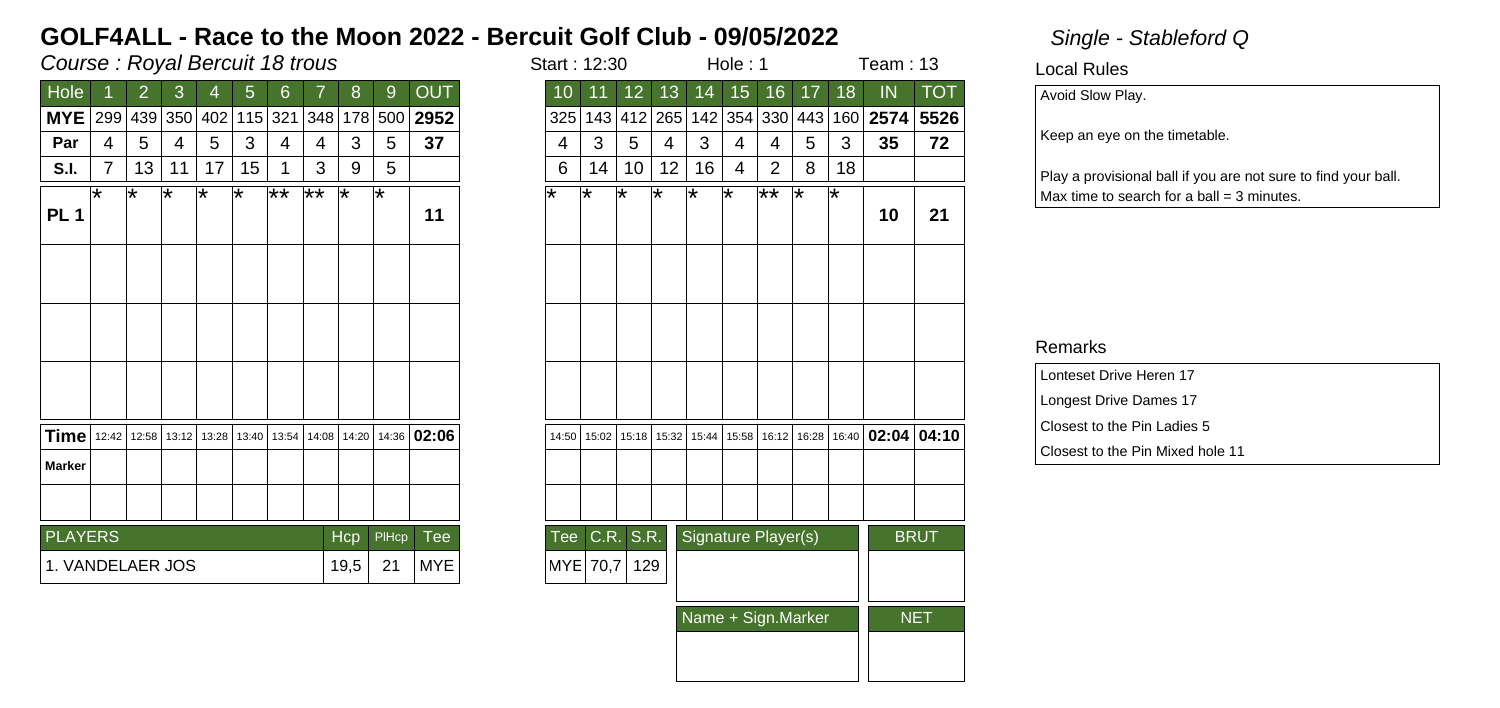## Course : Royal Bercuit 18 trous in the start is not start in the start in the start in the start in the start in the start in the start in the start in the start in the start in the start in the start in the start in the s

| Hole               |     | 2.          | 3               | 4     | 5   | 6                           |     | 8             | 9            | <b>OUT</b>   |
|--------------------|-----|-------------|-----------------|-------|-----|-----------------------------|-----|---------------|--------------|--------------|
| <b>MYE</b>         |     |             |                 |       |     | 299 439 350 402 115 321 348 |     |               |              | 178 500 2952 |
| LBL                |     |             | 284 413 334 381 |       |     | 112 300 298                 |     |               |              | 162 480 2764 |
| <b>LRE</b>         | 271 |             | 398 318 361     |       | 80  | 279                         | 288 |               | 143 462      | 2600         |
| Par                | 4   | 5           | 4               | 5     | 3   | 4                           | 4   | 3             | 5            | 37           |
| S.I.               | 7   | 13          | 11              | 17    | 15  |                             | 3   | 9             | 5            |              |
| <b>PL1</b>         | ౹∗∗ | ౹⋇⋇         | ҟ¥              | ౹⋇⋇   | ⊺** | ********                    |     |               | ***          | 21           |
|                    |     |             |                 |       |     |                             |     |               |              |              |
|                    |     |             |                 |       |     |                             |     |               |              |              |
|                    |     |             |                 |       |     |                             |     |               |              |              |
|                    |     |             |                 |       |     |                             |     |               |              |              |
|                    |     |             |                 |       |     |                             |     |               |              |              |
| Time               |     | 12:52 13:08 | 13:22           | 13:38 |     | 13:50 14:04                 |     | 14:18   14:30 | 14:46        | 02:06        |
| <b>Marker</b>      |     |             |                 |       |     |                             |     |               |              |              |
|                    |     |             |                 |       |     |                             |     |               |              |              |
|                    |     |             |                 |       |     |                             |     |               |              |              |
| <b>PLAYERS</b>     |     |             |                 |       |     |                             |     | Hcp           | <b>PIHcp</b> | Tee          |
| 1. SIMPSON CYNTHIA |     |             |                 |       |     |                             |     | 36            | 41           | LRE          |

| Course : Royal Bercuit 18 trous<br>9                   |                 |    |                |                            |     |     |                     |     |       |                                                              |                 | Start: 12:40 |                 |                            |     | Hole: 1                       |    |       | Team: 9         |                                           |             |  |
|--------------------------------------------------------|-----------------|----|----------------|----------------------------|-----|-----|---------------------|-----|-------|--------------------------------------------------------------|-----------------|--------------|-----------------|----------------------------|-----|-------------------------------|----|-------|-----------------|-------------------------------------------|-------------|--|
| <b>Hole</b><br>8<br>$\overline{2}$<br>3<br>5<br>6<br>4 |                 |    |                |                            |     |     |                     |     |       | <b>OUT</b>                                                   | 10              | 11           | 12 <sup>7</sup> | 13                         | 14  | 15                            | 16 | 17    | 18              | IN                                        | <b>TOT</b>  |  |
| MYE 299 439 350 402 115 321                            |                 |    |                |                            |     |     | 348                 |     |       | 178 500 2952                                                 | 325             |              |                 |                            |     |                               |    |       |                 | 143 412 265 142 354 330 443 160 2574 5526 |             |  |
| LBL $ 284 413 334 381 112 300 298 $                    |                 |    |                |                            |     |     |                     |     |       | 162 480 2764                                                 | 312             |              | 138 392 248 137 |                            |     | 337                           |    |       |                 | 304 419 145 2432 5196                     |             |  |
| LRE                                                    | 271             |    | 398 318 361    |                            | 80  | 279 | 288                 |     |       | $143 462 $ 2600                                              | 299             | 125          |                 | 373 235                    | 131 | 318 294                       |    |       |                 | 410 136 2321                              | 4921        |  |
| Par                                                    | 4               | 5  | $\overline{4}$ | 5                          | 3   | 4   | 4                   | 3   | 5     | 37                                                           | 4               | 3            | 5               | 4                          | 3   | 4                             | 4  | 5     | 3               | 35                                        | 72          |  |
| S.I.                                                   | $\overline{7}$  | 13 | 11             | 17                         | 15  | 1   | 3                   | 9   | 5     |                                                              | 6               | 14           | 10              | 12                         | 16  | 4                             | 2  | 8     | 18              |                                           |             |  |
| PL <sub>1</sub>                                        | $\overline{**}$ | ҟ¥ | ౹⋇⋇            | $\overline{1 \star \star}$ | ౹⋇⋇ |     | $ *** *** *** *** $ |     | ***   | 21                                                           | $\overline{**}$ | ⊺**          | $\overline{**}$ | $\overline{1 \star \star}$ | ⊺** | *** *** **                    |    |       | $\overline{**}$ | 20                                        | 41          |  |
|                                                        |                 |    |                |                            |     |     |                     |     |       |                                                              |                 |              |                 |                            |     |                               |    |       |                 |                                           |             |  |
|                                                        |                 |    |                |                            |     |     |                     |     |       |                                                              |                 |              |                 |                            |     |                               |    |       |                 |                                           |             |  |
|                                                        |                 |    |                |                            |     |     |                     |     |       |                                                              |                 |              |                 |                            |     |                               |    |       |                 |                                           |             |  |
| <b>Time</b>   12:52   13:08   13:22                    |                 |    |                |                            |     |     |                     |     |       | 13:38   13:50   14:04   14:18   14:30   14:46   <b>02:06</b> | 15:00           | 15:12        | 15:28           |                            |     | 15:42   15:54   16:08   16:22 |    | 16:38 |                 | 16:50 02:04 04:10                         |             |  |
| Marker                                                 |                 |    |                |                            |     |     |                     |     |       |                                                              |                 |              |                 |                            |     |                               |    |       |                 |                                           |             |  |
|                                                        |                 |    |                |                            |     |     |                     |     |       |                                                              |                 |              |                 |                            |     |                               |    |       |                 |                                           |             |  |
| <b>PLAYERS</b>                                         |                 |    |                |                            |     |     |                     | Hcp | PIHcp | <b>Tee</b>                                                   | Tee             |              | C.R. S.R.       |                            |     | Signature Player(s)           |    |       |                 |                                           | <b>BRUT</b> |  |
| 1. SIMPSON CYNTHIA                                     |                 |    |                |                            |     |     |                     | 36  | 41    | LRE                                                          |                 | MYE 70,7     | 129             |                            |     |                               |    |       |                 |                                           |             |  |
|                                                        |                 |    |                |                            |     |     |                     |     |       |                                                              |                 |              | LBL 74,4 130    |                            |     |                               |    |       |                 |                                           |             |  |
|                                                        |                 |    |                |                            |     |     |                     |     |       |                                                              |                 |              | LRE 73,1 124    |                            |     | Name + Sign.Marker            |    |       |                 |                                           | <b>NET</b>  |  |
|                                                        |                 |    |                |                            |     |     |                     |     |       |                                                              |                 |              |                 |                            |     |                               |    |       |                 |                                           |             |  |
|                                                        |                 |    |                |                            |     |     |                     |     |       |                                                              |                 |              |                 |                            |     |                               |    |       |                 |                                           |             |  |

Local Rules

Avoid Slow Play.

Keep an eye on the timetable.

Play a provisional ball if you are not sure to find your ball.  $Max$  time to search for a ball = 3 minutes.

| Lonteset Drive Heren 17          |
|----------------------------------|
| Longest Drive Dames 17           |
| Closest to the Pin Ladies 5      |
| Closest to the Pin Mixed hole 11 |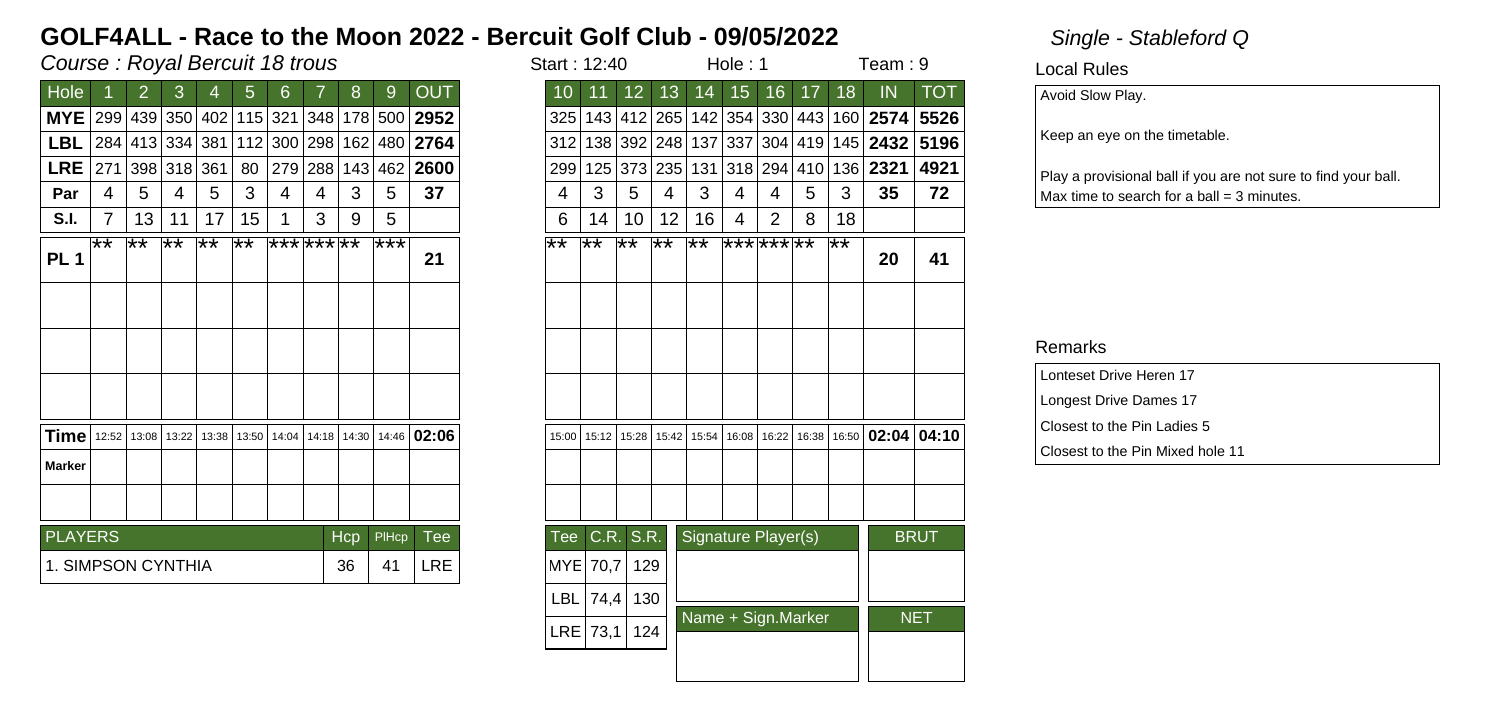## Course : Royal Bercuit 18 trous in the start is not in the start in the start in the start in the start in the start in the start in the start in the start in the start in the start in the start in the start in the start i

| Hole                   |     | $\overline{2}$ | 3               | 4     | 5  | 6                           |     | 8           | 9            | <b>OUT</b>   |
|------------------------|-----|----------------|-----------------|-------|----|-----------------------------|-----|-------------|--------------|--------------|
| <b>MYE</b>             |     |                |                 |       |    | 299 439 350 402 115 321 348 |     |             |              | 178 500 2952 |
| LBL                    |     |                | 284 413 334 381 |       |    | 112 300 298                 |     |             |              | 162 480 2764 |
| <b>LRE</b>             | 271 |                | 398 318 361     |       | 80 | 279                         | 288 |             | 143 462      | 2600         |
| Par                    | 4   | 5              | 4               | 5     | 3  | 4                           | 4   | 3           | 5            | 37           |
| S.I.                   | 7   | 13             | 11              | 17    | 15 |                             | 3   | 9           | 5            |              |
| <b>PL1</b>             | ⊺∗  | l*             | ∗               | ⊺∗    | ⊺∗ | ౹⋇⋇                         | ⊺∗  | ₩           | l*           | 10           |
|                        |     |                |                 |       |    |                             |     |             |              |              |
|                        |     |                |                 |       |    |                             |     |             |              |              |
|                        |     |                |                 |       |    |                             |     |             |              |              |
|                        |     |                |                 |       |    |                             |     |             |              |              |
|                        |     |                |                 |       |    |                             |     |             |              |              |
|                        |     |                |                 |       |    |                             |     |             |              |              |
| Time                   |     | 12:52 13:08    | 13:22           | 13:38 |    | 13:50 14:04                 |     | 14:18 14:30 | 14:46        | 02:06        |
| <b>Marker</b>          |     |                |                 |       |    |                             |     |             |              |              |
|                        |     |                |                 |       |    |                             |     |             |              |              |
|                        |     |                |                 |       |    |                             |     |             |              |              |
| <b>PLAYERS</b>         |     |                |                 |       |    |                             |     | Hcp         | <b>PIHcp</b> | Tee          |
| <b>1. LAURENT ERIC</b> |     |                |                 |       |    |                             |     | 18,4        | 20           | MYE          |
|                        |     |                |                 |       |    |                             |     |             |              |              |

|                                     | Course : Royal Bercuit 18 trous |    |         |     |                             |                 |     |      |       |                                           |            |                 |                 | Hole: 1                               |     |                     |                |    | Team: $12$ |                                                                   |             |  |
|-------------------------------------|---------------------------------|----|---------|-----|-----------------------------|-----------------|-----|------|-------|-------------------------------------------|------------|-----------------|-----------------|---------------------------------------|-----|---------------------|----------------|----|------------|-------------------------------------------------------------------|-------------|--|
| <b>Hole</b>                         |                                 | 2  | 3       | 4   | 5                           | 6               |     | 8    | 9     | <b>OUT</b>                                | 10         | 11              | 12 <sup>2</sup> | 13                                    | 14  | 15                  | 16             | 17 | 18         | IN                                                                | <b>TOT</b>  |  |
| MYE 299 439 350 402 115 321         |                                 |    |         |     |                             |                 | 348 |      |       | 178 500 2952                              |            |                 |                 |                                       |     |                     |                |    |            | 325   143   412   265   142   354   330   443   160   2574   5526 |             |  |
| LBL                                 |                                 |    |         |     | 284 413 334 381 112 300 298 |                 |     | 162  |       | 480 2764                                  |            | 312 138 392 248 |                 |                                       |     | 137 337             |                |    |            | 304   419   145   <b>2432</b>                                     | 5196        |  |
| $LRE$  271                          |                                 |    | 398 318 | 361 | 80                          | 279 288         |     | 143  |       | 462 2600                                  |            | 299 125         |                 | 373 235                               | 131 | 318 294             |                |    |            | 410 136 2321                                                      | 4921        |  |
| Par                                 | 4                               | 5  | 4       | 5   | 3                           | 4               | 4   | 3    | 5     | 37                                        | 4          | 3               | 5               | 4                                     | 3   | 4                   | 4              | 5  | 3          | 35                                                                | 72          |  |
| S.I.                                | $\overline{7}$                  | 13 | 11      | 17  | 15                          | 1               | 3   | 9    | 5     |                                           | 6          | 14              | 10              | 12 <sup>2</sup>                       | 16  | 4                   | $\overline{2}$ | 8  | 18         |                                                                   |             |  |
| PL <sub>1</sub>                     | l*                              | l* | ¥       | ⊺∗  | ¥                           | $\overline{**}$ | ∗   | ⊺∗   | ⊺∗    | 10                                        | ⊺∗         | ⊺∗              | ⊺∗              | ⊺*                                    | ⊺∗  | ౹∗                  | ౹∗∗            | ⊺∗ | ⊺*         | 10                                                                | 20          |  |
|                                     |                                 |    |         |     |                             |                 |     |      |       |                                           |            |                 |                 |                                       |     |                     |                |    |            |                                                                   |             |  |
|                                     |                                 |    |         |     |                             |                 |     |      |       |                                           |            |                 |                 |                                       |     |                     |                |    |            |                                                                   |             |  |
|                                     |                                 |    |         |     |                             |                 |     |      |       |                                           |            |                 |                 |                                       |     |                     |                |    |            |                                                                   |             |  |
| <b>Time</b>   12:52   13:08   13:22 |                                 |    |         |     |                             |                 |     |      |       | 13:38 13:50 14:04 14:18 14:30 14:46 02:06 | 15:00      | 15:12           |                 | 15:28   15:42   15:54   16:08   16:22 |     |                     |                |    |            | 16:38 16:50 02:04 04:10                                           |             |  |
| Marker                              |                                 |    |         |     |                             |                 |     |      |       |                                           |            |                 |                 |                                       |     |                     |                |    |            |                                                                   |             |  |
|                                     |                                 |    |         |     |                             |                 |     |      |       |                                           |            |                 |                 |                                       |     |                     |                |    |            |                                                                   |             |  |
| <b>PLAYERS</b>                      |                                 |    |         |     |                             |                 |     | Hcp  | PIHcp | <b>Tee</b>                                | <b>Tee</b> |                 | C.R. S.R.       |                                       |     | Signature Player(s) |                |    |            |                                                                   | <b>BRUT</b> |  |
| 1. LAURENT ERIC                     |                                 |    |         |     |                             |                 |     | 18,4 | 20    | <b>MYE</b>                                |            | MYE 70,7        | 129             |                                       |     |                     |                |    |            |                                                                   |             |  |
|                                     |                                 |    |         |     |                             |                 |     |      |       |                                           | <b>LBL</b> | 74,4            | 130             |                                       |     |                     |                |    |            |                                                                   |             |  |
|                                     |                                 |    |         |     |                             |                 |     |      |       |                                           |            | $LRE$ 73,1      | 124             |                                       |     | Name + Sign.Marker  |                |    |            |                                                                   | <b>NET</b>  |  |
|                                     |                                 |    |         |     |                             |                 |     |      |       |                                           |            |                 |                 |                                       |     |                     |                |    |            |                                                                   |             |  |
|                                     |                                 |    |         |     |                             |                 |     |      |       |                                           |            |                 |                 |                                       |     |                     |                |    |            |                                                                   |             |  |

Local Rules

Avoid Slow Play.

Keep an eye on the timetable.

Play a provisional ball if you are not sure to find your ball.  $Max$  time to search for a ball = 3 minutes.

| Lonteset Drive Heren 17          |
|----------------------------------|
| Longest Drive Dames 17           |
| Closest to the Pin Ladies 5      |
| Closest to the Pin Mixed hole 11 |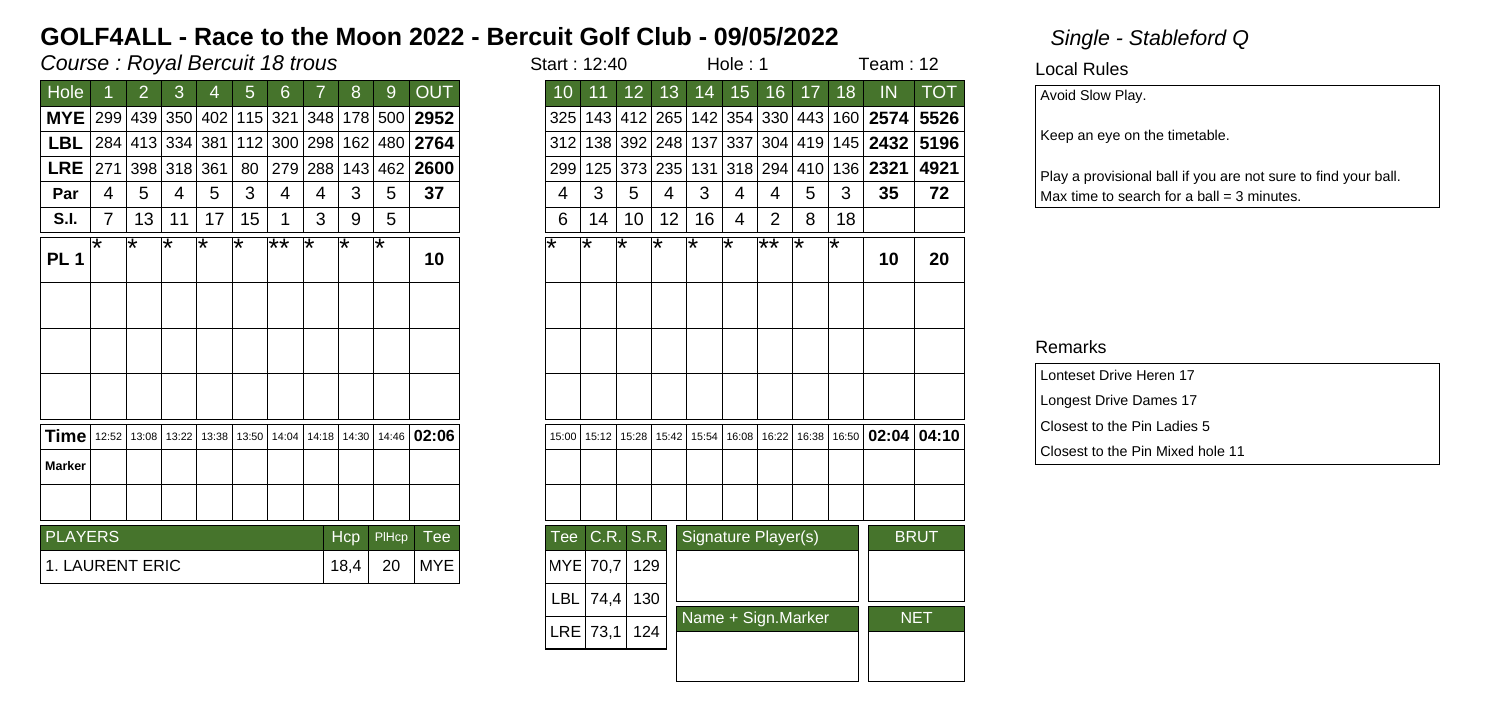## Course : Royal Bercuit 18 trous in the start is not in the start in the start in the start in the start in the start in the start in the start in the start in the start in the start in the start in the start in the start i

| Hole                 |                | 2           | 3               | 4     | 5     | 6   |     | 8           | 9                                   | OUT                                   |
|----------------------|----------------|-------------|-----------------|-------|-------|-----|-----|-------------|-------------------------------------|---------------------------------------|
| <b>MYE</b>           |                |             |                 |       |       |     |     |             | 299 439 350 402 115 321 348 178 500 | 2952                                  |
| LBL                  |                |             | 284 413 334 381 |       |       |     |     |             | 112 300 298 162 480                 | 2764                                  |
| <b>LRE</b>           | 271            |             | 398 318 361     |       | 80    |     |     | 279 288 143 | 462                                 | 2600                                  |
| Par                  | 4              | 5           | 4               | 5     | 3     | 4   | 4   | 3           | 5                                   | 37                                    |
| S.I.                 | $\overline{7}$ | 13          | 11              | 17    | 15    |     | 3   | 9           | 5                                   |                                       |
| <b>PL1</b>           | ⊺∗             | ⊺∗          | ₹               | ∗     | ¥     | ౹⋇⋇ | ⊺** | ⊺∗          | ⊺∗                                  | 11                                    |
|                      |                |             |                 |       |       |     |     |             |                                     |                                       |
|                      |                |             |                 |       |       |     |     |             |                                     |                                       |
|                      |                |             |                 |       |       |     |     |             |                                     |                                       |
|                      |                |             |                 |       |       |     |     |             |                                     |                                       |
| Timel                |                | 12:52 13:08 | 13:22           | 13:38 | 13:50 |     |     |             |                                     | 14:04   14:18   14:30   14:46   02:06 |
| <b>Marker</b>        |                |             |                 |       |       |     |     |             |                                     |                                       |
|                      |                |             |                 |       |       |     |     |             |                                     |                                       |
| <b>PLAYERS</b>       |                |             |                 |       |       |     |     | Hcp         | PIHcp                               | Tee                                   |
| 1. VANDELAER KATRIEN |                |             |                 |       |       |     |     | 16,2        | 21                                  | <b>LBL</b>                            |

| Course : Royal Bercuit 18 trous |   |    |                |    |                             |         |                 |      |       | Start: 12:40                  |       |                 |                 |                 | Hole: 1 |                               |    | Team: 14 |    |                                                                   |             |
|---------------------------------|---|----|----------------|----|-----------------------------|---------|-----------------|------|-------|-------------------------------|-------|-----------------|-----------------|-----------------|---------|-------------------------------|----|----------|----|-------------------------------------------------------------------|-------------|
| Hole                            |   | 2  | 3              | 4  | 5                           | 6       |                 | 8    | 9     | <b>OUT</b>                    | 10    | 11              | 12 <sup>°</sup> | 13              | 14      | 15                            | 16 | 17       | 18 | IN                                                                | <b>TOT</b>  |
| MYE 299 439 350 402 115 321     |   |    |                |    |                             |         |                 |      |       | 348 178 500 2952              |       |                 |                 |                 |         |                               |    |          |    | 325   143   412   265   142   354   330   443   160   2574   5526 |             |
| <b>LBL</b>                      |   |    |                |    | 284 413 334 381 112 300 298 |         |                 |      |       | 162 480 2764                  | 312   |                 |                 | 138 392 248     |         | 137 337                       |    |          |    | 304   419   145   <b>2432</b>                                     | 5196        |
| $LRE$  271                      |   |    | 398 318 361    |    | 80                          | 279 288 |                 | 143  |       | $ 462 $ 2600                  |       | 299 125 373 235 |                 |                 | 131     |                               |    |          |    | 318 294 410 136 2321                                              | 4921        |
| Par                             | 4 | 5  | $\overline{4}$ | 5  | 3                           | 4       | 4               | 3    | 5     | 37                            | 4     | 3               | 5               | 4               | 3       | 4                             | 4  | 5        | 3  | 35                                                                | 72          |
| S.I.                            | 7 | 13 | 11             | 17 | 15                          |         | 3               | 9    | 5     |                               | 6     | 14              | 10              | 12 <sub>2</sub> | 16      | 4                             | 2  | 8        | 18 |                                                                   |             |
| PL <sub>1</sub>                 | * | *  | ∗              | ¥  | ∗                           | ′**     | $\overline{**}$ | ⊺∗   | ∗     | 11                            | ⊺∗    | ⊺∗              | l*              | l*              | l*      | ౹∗                            | ≅∗ | ⊺∗       | ⊺∗ | 10                                                                | 21          |
|                                 |   |    |                |    |                             |         |                 |      |       |                               |       |                 |                 |                 |         |                               |    |          |    |                                                                   |             |
|                                 |   |    |                |    |                             |         |                 |      |       |                               |       |                 |                 |                 |         |                               |    |          |    |                                                                   |             |
|                                 |   |    |                |    |                             |         |                 |      |       |                               |       |                 |                 |                 |         |                               |    |          |    |                                                                   |             |
| $Time$   12:52                  |   |    | 13:08 13:22    |    | 13:38 13:50 14:04           |         |                 |      |       | 14:18   14:30   14:46   02:06 | 15:00 | 15:12           | 15:28           |                 |         | 15:42   15:54   16:08   16:22 |    |          |    | 16:38 16:50 02:04 04:10                                           |             |
| Marker                          |   |    |                |    |                             |         |                 |      |       |                               |       |                 |                 |                 |         |                               |    |          |    |                                                                   |             |
|                                 |   |    |                |    |                             |         |                 |      |       |                               |       |                 |                 |                 |         |                               |    |          |    |                                                                   |             |
| <b>PLAYERS</b>                  |   |    |                |    |                             |         |                 | Hcp  | PIHcp | <b>Tee</b>                    | Tee   |                 | CR. S.R.        |                 |         | Signature Player(s)           |    |          |    |                                                                   | <b>BRUT</b> |
| 1. VANDELAER KATRIEN            |   |    |                |    |                             |         |                 | 16,2 | 21    | <b>LBL</b>                    |       | MYE 70,7        | 129             |                 |         |                               |    |          |    |                                                                   |             |
|                                 |   |    |                |    |                             |         |                 |      |       |                               | LBL   | 74,4            | 130             |                 |         |                               |    |          |    |                                                                   |             |
|                                 |   |    |                |    |                             |         |                 |      |       |                               |       | $LRE$ 73,1      | 124             |                 |         | Name + Sign.Marker            |    |          |    |                                                                   | <b>NET</b>  |
|                                 |   |    |                |    |                             |         |                 |      |       |                               |       |                 |                 |                 |         |                               |    |          |    |                                                                   |             |
|                                 |   |    |                |    |                             |         |                 |      |       |                               |       |                 |                 |                 |         |                               |    |          |    |                                                                   |             |

Local Rules

Avoid Slow Play.

Keep an eye on the timetable.

Play a provisional ball if you are not sure to find your ball.  $Max$  time to search for a ball = 3 minutes.

| Lonteset Drive Heren 17          |
|----------------------------------|
| Longest Drive Dames 17           |
| Closest to the Pin Ladies 5      |
| Closest to the Pin Mixed hole 11 |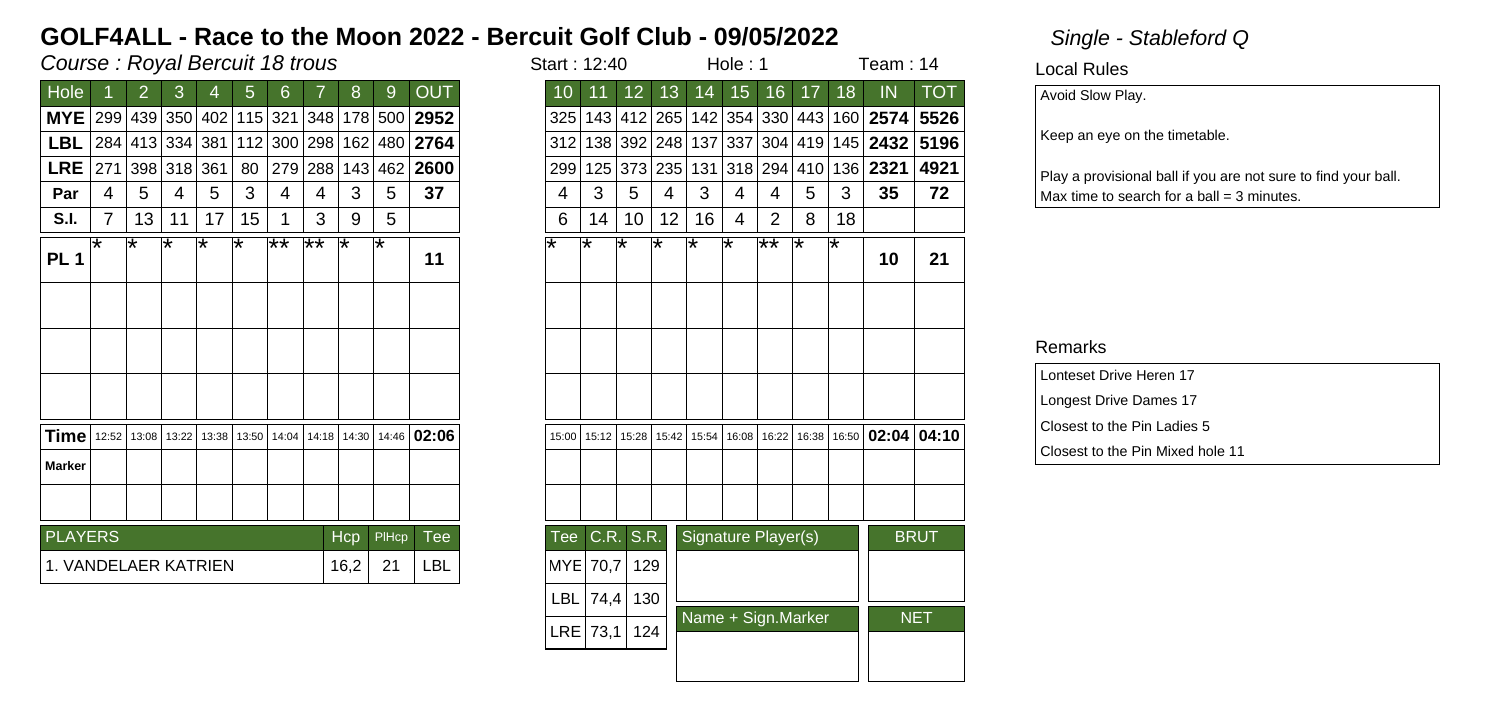## Course : Royal Bercuit 18 trous in the start is not in the start in the start in the start in the start in the start in the start in the start in the start in the start in the start in the start in the start in the start i

| <b>OUT</b><br>Hole<br>13<br>8<br>12<br>15<br>16<br>17<br>18<br>2<br>3<br>6<br>9<br>5<br>10<br>11<br>14<br>4<br><b>MYE</b><br>299 439 350 402 115 321 348 178 500<br>2952<br>143 412 265 142 354 330 443 160 <b>2574</b><br>325<br>2764<br><b>MBL</b><br>284 413 334 381<br>112 300 298 162 480<br> 337 <br>304 419 145 <b>2432</b><br>312<br>138 392 248 137<br>37<br>3<br>3<br>5<br>3<br>5<br>3<br>5<br>5<br>5<br>4<br>4<br>4<br>4<br>4<br>4<br>Par<br>4<br>4<br>13<br>12<br>7<br>17<br>15<br>3<br>9<br>5<br>14<br>10<br>16<br>2<br>8<br>S.I.<br>6<br>11<br>4<br>$***$<br>$**$<br>$**$<br>$\star\star$<br>∦*<br>∦*<br>$\overline{1+x}$<br>$\overline{**}$<br>⊺∗<br>⊺∗<br>$***$<br>⊺∗<br>∦*<br>∦*<br>⊺∗<br>⊺∗<br>⊺∗<br>PL <sub>1</sub><br>15<br>Time<br>14:12   14:26   14:38   14:54   <b>02:06</b><br>13:00 13:16 13:30<br>13:46<br>16:02<br>13:58<br>15:20<br>15:36<br>  15:50  <br>16:16 16:30<br>15:08<br><b>Marker</b><br>S.R.<br><b>PLAYERS</b><br>C.R.<br>Signature Player(s)<br>Hcp<br>PIHcp<br>Tee<br>Tee<br><b>MBL</b><br>1. VERSCHAEREN SACHA<br>28,4<br>MYE 70,7<br>129<br>29 |
|--------------------------------------------------------------------------------------------------------------------------------------------------------------------------------------------------------------------------------------------------------------------------------------------------------------------------------------------------------------------------------------------------------------------------------------------------------------------------------------------------------------------------------------------------------------------------------------------------------------------------------------------------------------------------------------------------------------------------------------------------------------------------------------------------------------------------------------------------------------------------------------------------------------------------------------------------------------------------------------------------------------------------------------------------------------------------------------------|
|                                                                                                                                                                                                                                                                                                                                                                                                                                                                                                                                                                                                                                                                                                                                                                                                                                                                                                                                                                                                                                                                                            |
|                                                                                                                                                                                                                                                                                                                                                                                                                                                                                                                                                                                                                                                                                                                                                                                                                                                                                                                                                                                                                                                                                            |
| 3                                                                                                                                                                                                                                                                                                                                                                                                                                                                                                                                                                                                                                                                                                                                                                                                                                                                                                                                                                                                                                                                                          |
| 18<br>⊺∗                                                                                                                                                                                                                                                                                                                                                                                                                                                                                                                                                                                                                                                                                                                                                                                                                                                                                                                                                                                                                                                                                   |
|                                                                                                                                                                                                                                                                                                                                                                                                                                                                                                                                                                                                                                                                                                                                                                                                                                                                                                                                                                                                                                                                                            |
|                                                                                                                                                                                                                                                                                                                                                                                                                                                                                                                                                                                                                                                                                                                                                                                                                                                                                                                                                                                                                                                                                            |
|                                                                                                                                                                                                                                                                                                                                                                                                                                                                                                                                                                                                                                                                                                                                                                                                                                                                                                                                                                                                                                                                                            |
| 16:46   16:58   02:04   04:1                                                                                                                                                                                                                                                                                                                                                                                                                                                                                                                                                                                                                                                                                                                                                                                                                                                                                                                                                                                                                                                               |
|                                                                                                                                                                                                                                                                                                                                                                                                                                                                                                                                                                                                                                                                                                                                                                                                                                                                                                                                                                                                                                                                                            |
|                                                                                                                                                                                                                                                                                                                                                                                                                                                                                                                                                                                                                                                                                                                                                                                                                                                                                                                                                                                                                                                                                            |
|                                                                                                                                                                                                                                                                                                                                                                                                                                                                                                                                                                                                                                                                                                                                                                                                                                                                                                                                                                                                                                                                                            |
|                                                                                                                                                                                                                                                                                                                                                                                                                                                                                                                                                                                                                                                                                                                                                                                                                                                                                                                                                                                                                                                                                            |
|                                                                                                                                                                                                                                                                                                                                                                                                                                                                                                                                                                                                                                                                                                                                                                                                                                                                                                                                                                                                                                                                                            |
|                                                                                                                                                                                                                                                                                                                                                                                                                                                                                                                                                                                                                                                                                                                                                                                                                                                                                                                                                                                                                                                                                            |
|                                                                                                                                                                                                                                                                                                                                                                                                                                                                                                                                                                                                                                                                                                                                                                                                                                                                                                                                                                                                                                                                                            |

|                             | Course : Royal Bercuit 18 trous<br>Hole: 1<br>Team: 1<br>Start: 12:48 |         |       |     |    |                |                               |                 |       |                      |  |               |          |                       |                 |         |                |                     |            |    |                                                       |             |
|-----------------------------|-----------------------------------------------------------------------|---------|-------|-----|----|----------------|-------------------------------|-----------------|-------|----------------------|--|---------------|----------|-----------------------|-----------------|---------|----------------|---------------------|------------|----|-------------------------------------------------------|-------------|
| Hole                        |                                                                       | 2       | 3     | 4   | 5  | $6\phantom{1}$ | 7                             | 8               | 9     | <b>OUT</b>           |  | 10            | 11       | 12 <sub>2</sub>       | 13              | 14      | 15             | 16                  | 17         | 18 | IN                                                    | <b>TOT</b>  |
| MYE 299 439 350 402 115 321 |                                                                       |         |       |     |    |                |                               |                 |       | $ 348 178 500 $ 2952 |  |               |          | 325   143   412   265 |                 |         |                |                     |            |    | 142 354 330 443 160 2574                              | 5526        |
| MBL 284 413 334             |                                                                       |         |       | 381 |    |                | 112 300 298 162               |                 |       | 480 2764             |  |               |          | 312 138 392 248       |                 | 137 337 |                | 304 419             |            |    | 145 2432                                              | 5196        |
| Par                         | 4                                                                     | 5       | 4     | 5   | 3  | 4              | 4                             | 3               | 5     | 37                   |  | 4             | 3        | 5                     | 4               | 3       | $\overline{4}$ | 4                   | 5          | 3  | 35                                                    | 72          |
| <b>S.I.</b>                 | $\overline{7}$                                                        | 13      | 11    | 17  | 15 | 1              | 3                             | 9               | 5     |                      |  | 6             | 14       | 10                    | 12 <sup>°</sup> | 16      | $\overline{4}$ | $\overline{2}$      | 8          | 18 |                                                       |             |
| PL <sub>1</sub>             | $\star\star$                                                          | $\star$ | $***$ | ⊺∗  | *  | $**$           | $**$                          | $\overline{**}$ | ∦∗    | 15                   |  | $\star\star$  | ⊺∗       | $\star\star$          | ⊺∗              | ⊺∗      | ౹∗∗            | ∦*                  | $\ast\ast$ | ⊺∗ | 14                                                    | 29          |
|                             |                                                                       |         |       |     |    |                |                               |                 |       |                      |  |               |          |                       |                 |         |                |                     |            |    |                                                       |             |
|                             |                                                                       |         |       |     |    |                |                               |                 |       |                      |  |               |          |                       |                 |         |                |                     |            |    |                                                       |             |
|                             |                                                                       |         |       |     |    |                |                               |                 |       |                      |  |               |          |                       |                 |         |                |                     |            |    |                                                       |             |
| Time   13:00                |                                                                       | 13:16   | 13:30 |     |    |                | 13:46   13:58   14:12   14:26 | 14:38           |       | $14:54$ 02:06        |  | 15:08 15:20   |          | 15:36                 | 15:50           |         |                |                     |            |    | 16:02   16:16   16:30   16:46   16:58   02:04   04:10 |             |
| Marker                      |                                                                       |         |       |     |    |                |                               |                 |       |                      |  |               |          |                       |                 |         |                |                     |            |    |                                                       |             |
|                             |                                                                       |         |       |     |    |                |                               |                 |       |                      |  |               |          |                       |                 |         |                |                     |            |    |                                                       |             |
| <b>PLAYERS</b>              |                                                                       |         |       |     |    |                |                               | Hcp             | PIHcp | Tee                  |  | Tee C.R. S.R. |          |                       |                 |         |                | Signature Player(s) |            |    |                                                       | <b>BRUT</b> |
| 1. VERSCHAEREN SACHA        |                                                                       |         |       |     |    |                |                               | 28,4            | 29    | <b>MBL</b>           |  |               | MYE 70,7 | 129                   |                 |         |                |                     |            |    |                                                       |             |
|                             |                                                                       |         |       |     |    |                |                               |                 |       |                      |  | MBL 69,1      |          | 128                   |                 |         |                |                     |            |    |                                                       |             |
|                             |                                                                       |         |       |     |    |                |                               |                 |       |                      |  |               |          |                       |                 |         |                | Name + Sign.Marker  |            |    |                                                       | <b>NET</b>  |
|                             |                                                                       |         |       |     |    |                |                               |                 |       |                      |  |               |          |                       |                 |         |                |                     |            |    |                                                       |             |

### Local Rules

Avoid Slow Play.

Keep an eye on the timetable.

Play a provisional ball if you are not sure to find your ball.  $Max$  time to search for a ball = 3 minutes.

| Lonteset Drive Heren 17          |
|----------------------------------|
| Longest Drive Dames 17           |
| Closest to the Pin Ladies 5      |
| Closest to the Pin Mixed hole 11 |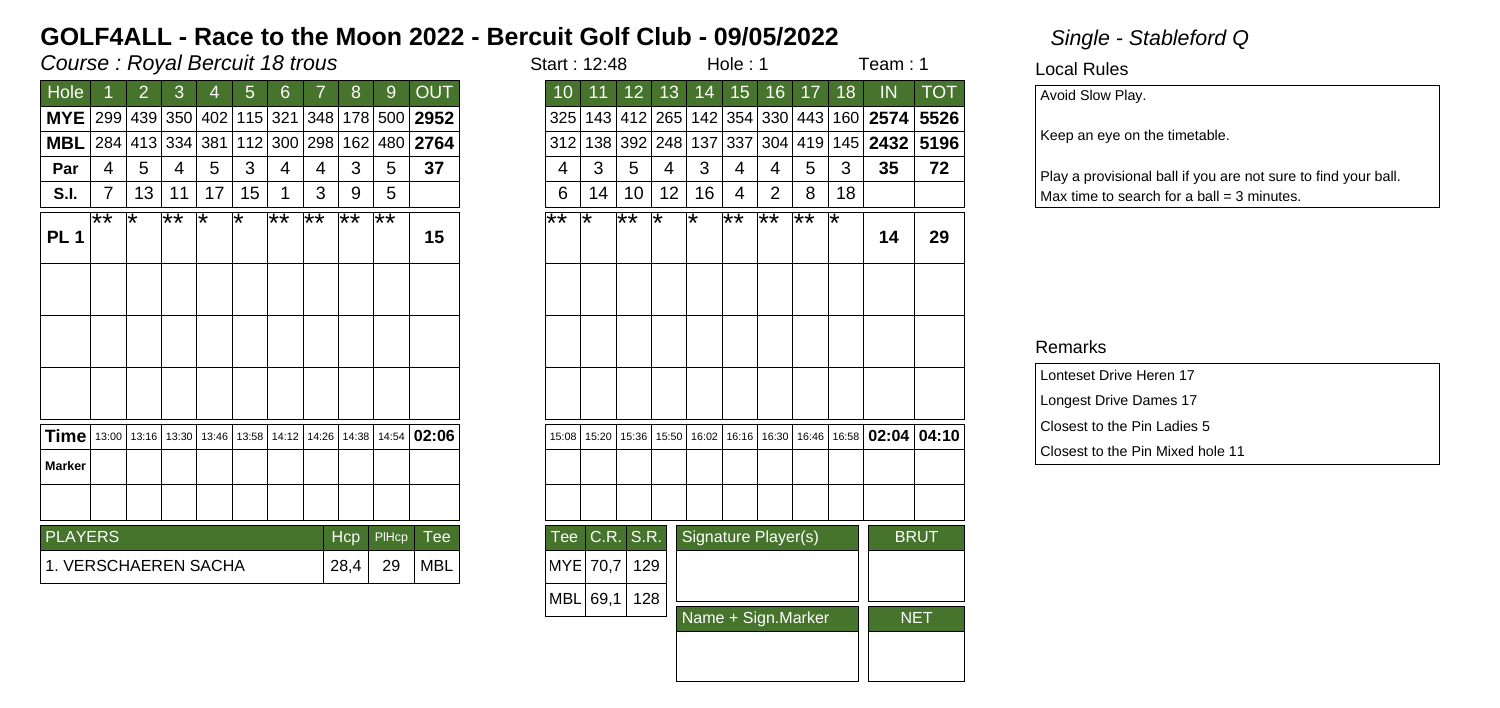## Course : Royal Bercuit 18 trous in the start is started in the start in the start in the start in the start in the start in the start in the start in the start in the start in the start in the start in the start in the sta

| <b>OUT</b><br>Hole<br>13<br>8<br>12<br>15<br>16<br>17<br>2<br>3<br>6<br>9<br>5<br>10<br>11<br>14<br>4<br><b>MYE</b><br>299 439 350 402 115 321 348 178 500<br>2952<br>143 412 265 142 354 330 443 160 <b>2574</b><br>325<br>2764<br><b>MBL</b><br>284 413 334 381<br>112 300 298 162 480<br> 337 <br>312<br>138 392 248 137<br>37<br>5<br>3<br>3<br>5<br>3<br>5<br>3<br>5<br>5<br>4<br>4<br>4<br>4<br>4<br>4<br>Par<br>4<br>4<br>13<br>12<br>$\overline{7}$<br>17<br>15<br>3<br>9<br>5<br>14<br>10<br>16<br>2<br>8<br>S.I.<br>6<br>11<br>4<br>$***$<br>$**$<br>$\overline{1+x}$<br>$\overline{**}$<br>⊺∗<br>$\star\star$<br>⊺∗<br>∦∗<br>$***$<br>⊺∗<br>∦*<br>⊺∗<br>⊺∗<br>⊺∗<br>⊺∗<br>∗<br>l*<br>PL <sub>1</sub><br>13<br>Time<br>14:12   14:26   14:38   14:54   <b>02:06</b><br>13:00 13:16 13:30<br>13:46<br>16:02<br>13:58<br>15:20<br>15:36   15:50  <br>16:16 16:30<br>15:08<br><b>Marker</b><br>S.R.<br><b>PLAYERS</b><br>C.R.<br>Signature Player(s)<br>Hcp<br>PIHcp<br>Tee<br>Tee<br>1. DE VOS CHRISTIAN<br>23,6<br><b>MYE</b><br>MYE 70,7<br>129<br>26 |
|-----------------------------------------------------------------------------------------------------------------------------------------------------------------------------------------------------------------------------------------------------------------------------------------------------------------------------------------------------------------------------------------------------------------------------------------------------------------------------------------------------------------------------------------------------------------------------------------------------------------------------------------------------------------------------------------------------------------------------------------------------------------------------------------------------------------------------------------------------------------------------------------------------------------------------------------------------------------------------------------------------------------------------------------------------------------|
|                                                                                                                                                                                                                                                                                                                                                                                                                                                                                                                                                                                                                                                                                                                                                                                                                                                                                                                                                                                                                                                                 |
| 304 419 145 <b>2432</b>                                                                                                                                                                                                                                                                                                                                                                                                                                                                                                                                                                                                                                                                                                                                                                                                                                                                                                                                                                                                                                         |
|                                                                                                                                                                                                                                                                                                                                                                                                                                                                                                                                                                                                                                                                                                                                                                                                                                                                                                                                                                                                                                                                 |
| 18                                                                                                                                                                                                                                                                                                                                                                                                                                                                                                                                                                                                                                                                                                                                                                                                                                                                                                                                                                                                                                                              |
| ⊺∗                                                                                                                                                                                                                                                                                                                                                                                                                                                                                                                                                                                                                                                                                                                                                                                                                                                                                                                                                                                                                                                              |
| 16:46   16:58   02:04   04:1                                                                                                                                                                                                                                                                                                                                                                                                                                                                                                                                                                                                                                                                                                                                                                                                                                                                                                                                                                                                                                    |
|                                                                                                                                                                                                                                                                                                                                                                                                                                                                                                                                                                                                                                                                                                                                                                                                                                                                                                                                                                                                                                                                 |
|                                                                                                                                                                                                                                                                                                                                                                                                                                                                                                                                                                                                                                                                                                                                                                                                                                                                                                                                                                                                                                                                 |
|                                                                                                                                                                                                                                                                                                                                                                                                                                                                                                                                                                                                                                                                                                                                                                                                                                                                                                                                                                                                                                                                 |
|                                                                                                                                                                                                                                                                                                                                                                                                                                                                                                                                                                                                                                                                                                                                                                                                                                                                                                                                                                                                                                                                 |
|                                                                                                                                                                                                                                                                                                                                                                                                                                                                                                                                                                                                                                                                                                                                                                                                                                                                                                                                                                                                                                                                 |
|                                                                                                                                                                                                                                                                                                                                                                                                                                                                                                                                                                                                                                                                                                                                                                                                                                                                                                                                                                                                                                                                 |
|                                                                                                                                                                                                                                                                                                                                                                                                                                                                                                                                                                                                                                                                                                                                                                                                                                                                                                                                                                                                                                                                 |
|                                                                                                                                                                                                                                                                                                                                                                                                                                                                                                                                                                                                                                                                                                                                                                                                                                                                                                                                                                                                                                                                 |

|                                                 | Course : Royal Bercuit 18 trous<br>Hole: 1<br>Start: 12:48 |                |    |    |    |                 |              |     |       |                                                                                                                                                                               |                 |                 |                 |       | Team: 4 |    |                     |                             |    |                                                               |             |
|-------------------------------------------------|------------------------------------------------------------|----------------|----|----|----|-----------------|--------------|-----|-------|-------------------------------------------------------------------------------------------------------------------------------------------------------------------------------|-----------------|-----------------|-----------------|-------|---------|----|---------------------|-----------------------------|----|---------------------------------------------------------------|-------------|
| Hole                                            |                                                            | $\overline{2}$ | 3  | 4  | 5  | $6\phantom{1}$  | 7            | 8   | 9     | <b>OUT</b>                                                                                                                                                                    | 10 <sup>°</sup> | 11              | 12 <sub>2</sub> | 13    | 14      | 15 | 16                  | 17                          | 18 | IN                                                            | <b>TOT</b>  |
|                                                 |                                                            |                |    |    |    |                 |              |     |       | MYE 299 439 350 402 115 321 348 178 500 2952                                                                                                                                  |                 |                 |                 |       |         |    |                     |                             |    | 325   143   412   265   142   354   330   443   160   2574    | 5526        |
| <b>MBL</b> 284 413 334 381                      |                                                            |                |    |    |    |                 |              |     |       | 112 300 298 162 480 2764                                                                                                                                                      |                 | 312 138 392 248 |                 |       |         |    |                     | 137   337   304   419   145 |    | 2432                                                          | 5196        |
| Par                                             | 4                                                          | 5              | 4  | 5  | 3  | 4               | 4            | 3   | 5     | 37                                                                                                                                                                            | 4               | 3               | 5               | 4     | 3       | 4  | 4                   | 5                           | 3  | 35                                                            | 72          |
| <b>S.I.</b>                                     | $\overline{7}$                                             | 13             | 11 | 17 | 15 | 1               | 3            | 9   | 5     |                                                                                                                                                                               | 6               | 14              | 10              | 12    | 16      | 4  | 2                   | 8                           | 18 |                                                               |             |
| <b>PL 1</b>                                     | $**$                                                       | ¥              | ¥  | ∗  | ⊺∗ | $\overline{**}$ | $\star\star$ | ⊺∗  | ∦∗    | 13                                                                                                                                                                            | $\star\star$    | ⊺∗              | ∗               | l*    | ⊺∗      | ∦∗ | $\overline{11}$     | $\ast\ast$                  | ⊺∗ | 13                                                            | 26          |
|                                                 |                                                            |                |    |    |    |                 |              |     |       |                                                                                                                                                                               |                 |                 |                 |       |         |    |                     |                             |    |                                                               |             |
|                                                 |                                                            |                |    |    |    |                 |              |     |       |                                                                                                                                                                               |                 |                 |                 |       |         |    |                     |                             |    |                                                               |             |
|                                                 |                                                            |                |    |    |    |                 |              |     |       |                                                                                                                                                                               |                 |                 |                 |       |         |    |                     |                             |    |                                                               |             |
|                                                 |                                                            |                |    |    |    |                 |              |     |       | <b>Time</b> $\left $ 13:00 $\right $ 13:16 $\left $ 13:30 $\right $ 13:46 $\left $ 13:58 $\right $ 14:12 $\left $ 14:26 $\right $ 14:38 $\left $ 14:54 $\right $ <b>02:06</b> |                 | 15:08 15:20     | 15:36           | 15:50 |         |    |                     |                             |    | $\vert$ 16:02   16:16   16:30   16:46   16:58   02:04   04:10 |             |
| Marker                                          |                                                            |                |    |    |    |                 |              |     |       |                                                                                                                                                                               |                 |                 |                 |       |         |    |                     |                             |    |                                                               |             |
|                                                 |                                                            |                |    |    |    |                 |              |     |       |                                                                                                                                                                               |                 |                 |                 |       |         |    |                     |                             |    |                                                               |             |
| <b>PLAYERS</b>                                  |                                                            |                |    |    |    |                 |              | Hcp | PIHcp | Tee                                                                                                                                                                           | $\sf{Tee}$      |                 | C.R. S.R.       |       |         |    | Signature Player(s) |                             |    |                                                               | <b>BRUT</b> |
| 1. DE VOS CHRISTIAN<br>23,6<br><b>MYE</b><br>26 |                                                            |                |    |    |    |                 |              |     |       |                                                                                                                                                                               |                 | MYE 70,7 129    |                 |       |         |    |                     |                             |    |                                                               |             |
|                                                 |                                                            |                |    |    |    |                 |              |     |       |                                                                                                                                                                               |                 | MBL 69,1 128    |                 |       |         |    |                     |                             |    |                                                               |             |
|                                                 |                                                            |                |    |    |    |                 |              |     |       |                                                                                                                                                                               |                 |                 |                 |       |         |    |                     | Name + Sign.Marker          |    |                                                               | <b>NET</b>  |
|                                                 |                                                            |                |    |    |    |                 |              |     |       |                                                                                                                                                                               |                 |                 |                 |       |         |    |                     |                             |    |                                                               |             |
|                                                 |                                                            |                |    |    |    |                 |              |     |       |                                                                                                                                                                               |                 |                 |                 |       |         |    |                     |                             |    |                                                               |             |
|                                                 |                                                            |                |    |    |    |                 |              |     |       |                                                                                                                                                                               |                 |                 |                 |       |         |    |                     |                             |    |                                                               |             |

### Local Rules

Avoid Slow Play.

Keep an eye on the timetable.

Play a provisional ball if you are not sure to find your ball.  $Max$  time to search for a ball = 3 minutes.

| Lonteset Drive Heren 17          |  |
|----------------------------------|--|
| Longest Drive Dames 17           |  |
| Closest to the Pin Ladies 5      |  |
| Closest to the Pin Mixed hole 11 |  |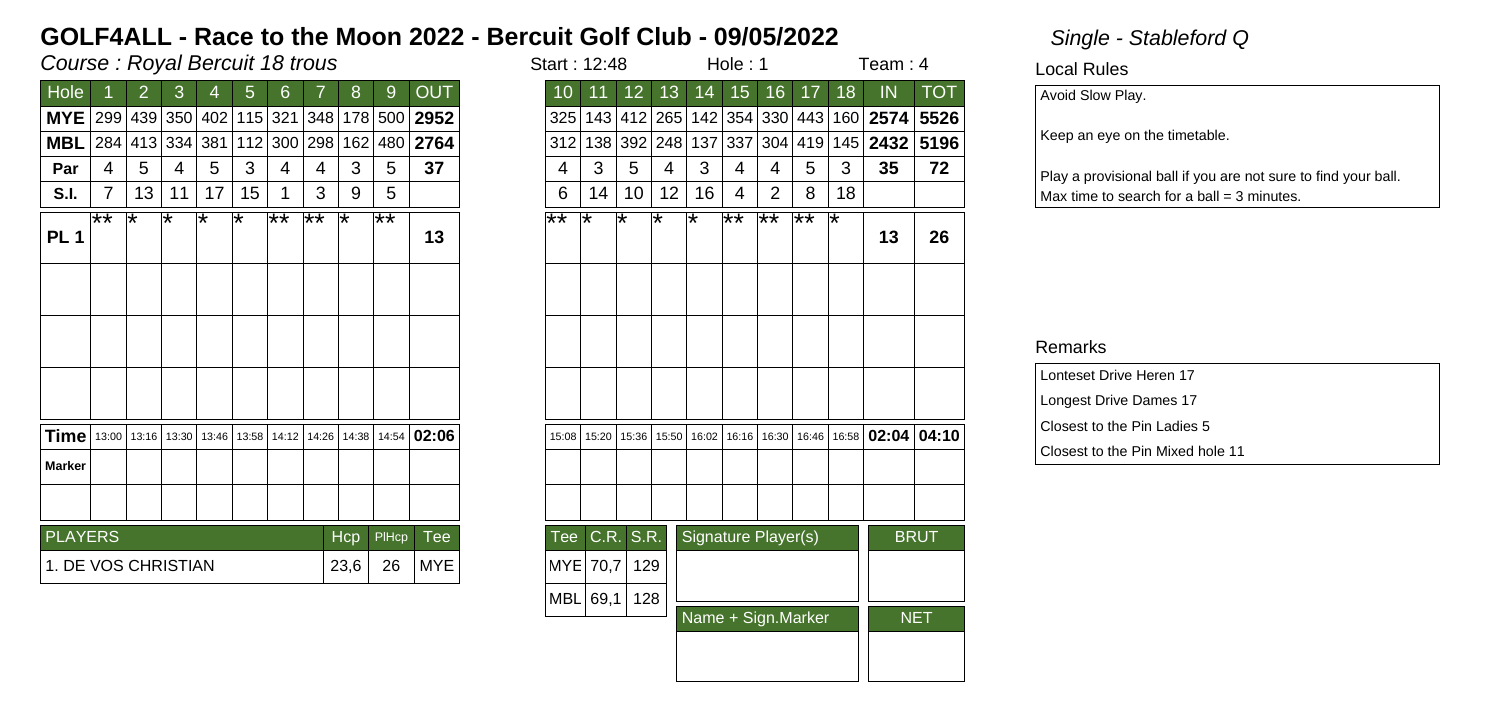## Course : Royal Bercuit 18 trous in the start is started in the start in the start in the start in the start in the start in the start in the start in the start in the start in the start in the start in the start in the sta

| <b>OUT</b><br>13<br>Hole<br>8<br>12<br>15<br>16<br>17<br>18<br>2<br>3<br>6<br>9<br>5<br>10<br>11<br>14<br>4<br><b>MYE</b><br>299 439 350 402 115 321 348 178 500<br>2952<br>143 412 265 142 354 330 443 160 2574<br>325<br>2764<br><b>MBL</b><br>284 413 334 381<br>112 300 298 162 480<br>337<br>304 419 145 <b>2432</b><br>312<br>138 392 248 137<br>37<br>3<br>3<br>5<br>3<br>5<br>3<br>5<br>5<br>5<br>4<br>4<br>4<br>4<br>4<br>Par<br>4<br>4<br>4<br>12<br>13<br>17<br>15<br>3<br>9<br>5<br>10<br>16<br>2<br>8<br>S.I.<br>7<br>6<br>14<br>11<br>4<br>$***$<br>∦∗<br>∦∗<br>$**$<br>∦*<br>∦*<br>$\overline{**}$<br>$\overline{**}$<br>⊺∗<br>⊺∗<br>$\star\star$<br>$***$<br>⊺∗<br>∦*<br>౹∗∗<br>⊺∗<br>∦*<br>PL <sub>1</sub><br>16<br>Time<br>14:12   14:26   14:38   14:54   <b>02:06</b><br>13:00 13:16 13:30<br>16:02<br>13:46<br>13:58<br>15:20<br>15:36<br>  15:50  <br>16:16 16:30<br>15:08<br><b>Marker</b><br>S.R.<br><b>PLAYERS</b><br>C.R.<br>Signature Player(s)<br>PIHcp<br>Tee<br>Hcp<br>Tee<br>27,9<br>1. VANDECRUYS BART<br>MYE<br>MYE 70,7<br>129<br>31 |
|------------------------------------------------------------------------------------------------------------------------------------------------------------------------------------------------------------------------------------------------------------------------------------------------------------------------------------------------------------------------------------------------------------------------------------------------------------------------------------------------------------------------------------------------------------------------------------------------------------------------------------------------------------------------------------------------------------------------------------------------------------------------------------------------------------------------------------------------------------------------------------------------------------------------------------------------------------------------------------------------------------------------------------------------------------------------|
|                                                                                                                                                                                                                                                                                                                                                                                                                                                                                                                                                                                                                                                                                                                                                                                                                                                                                                                                                                                                                                                                        |
|                                                                                                                                                                                                                                                                                                                                                                                                                                                                                                                                                                                                                                                                                                                                                                                                                                                                                                                                                                                                                                                                        |
| 3<br>⊺∗                                                                                                                                                                                                                                                                                                                                                                                                                                                                                                                                                                                                                                                                                                                                                                                                                                                                                                                                                                                                                                                                |
| 18                                                                                                                                                                                                                                                                                                                                                                                                                                                                                                                                                                                                                                                                                                                                                                                                                                                                                                                                                                                                                                                                     |
|                                                                                                                                                                                                                                                                                                                                                                                                                                                                                                                                                                                                                                                                                                                                                                                                                                                                                                                                                                                                                                                                        |
|                                                                                                                                                                                                                                                                                                                                                                                                                                                                                                                                                                                                                                                                                                                                                                                                                                                                                                                                                                                                                                                                        |
|                                                                                                                                                                                                                                                                                                                                                                                                                                                                                                                                                                                                                                                                                                                                                                                                                                                                                                                                                                                                                                                                        |
| 16:46   16:58   02:04   04:1                                                                                                                                                                                                                                                                                                                                                                                                                                                                                                                                                                                                                                                                                                                                                                                                                                                                                                                                                                                                                                           |
|                                                                                                                                                                                                                                                                                                                                                                                                                                                                                                                                                                                                                                                                                                                                                                                                                                                                                                                                                                                                                                                                        |
|                                                                                                                                                                                                                                                                                                                                                                                                                                                                                                                                                                                                                                                                                                                                                                                                                                                                                                                                                                                                                                                                        |
|                                                                                                                                                                                                                                                                                                                                                                                                                                                                                                                                                                                                                                                                                                                                                                                                                                                                                                                                                                                                                                                                        |
|                                                                                                                                                                                                                                                                                                                                                                                                                                                                                                                                                                                                                                                                                                                                                                                                                                                                                                                                                                                                                                                                        |
|                                                                                                                                                                                                                                                                                                                                                                                                                                                                                                                                                                                                                                                                                                                                                                                                                                                                                                                                                                                                                                                                        |
|                                                                                                                                                                                                                                                                                                                                                                                                                                                                                                                                                                                                                                                                                                                                                                                                                                                                                                                                                                                                                                                                        |

|                             | Course : Royal Bercuit 18 trous<br>Team: $5$<br>Hole: 1<br>Start: 12:48 |       |              |     |                               |                |                 |      |       |                           |  |                   |          |                       |                 |                       |    |                     |      |    |                           |             |
|-----------------------------|-------------------------------------------------------------------------|-------|--------------|-----|-------------------------------|----------------|-----------------|------|-------|---------------------------|--|-------------------|----------|-----------------------|-----------------|-----------------------|----|---------------------|------|----|---------------------------|-------------|
| Hole                        |                                                                         | 2     | 3            | 4   | 5                             | $6\phantom{1}$ | 7               | 8    | 9     | <b>OUT</b>                |  | 10                | 11       | 12                    | 13              | 14                    | 15 | 16                  | 17   | 18 | IN                        | <b>TOT</b>  |
| MYE 299 439 350 402 115 321 |                                                                         |       |              |     |                               |                |                 |      |       | 348 178 500 2952          |  |                   |          | 325   143   412   265 |                 |                       |    |                     |      |    | 142 354 330 443 160 2574  | 5526        |
| MBL 284 413 334             |                                                                         |       |              | 381 |                               |                | 112 300 298 162 |      |       | 480 2764                  |  |                   |          | 312 138 392 248       |                 | 137 337               |    | 304 419             |      |    | 145 2432                  | 5196        |
| Par                         | 4                                                                       | 5     | 4            | 5   | 3                             | 4              | 4               | 3    | 5     | 37                        |  | 4                 | 3        | 5                     | 4               | 3                     | 4  | 4                   | 5    | 3  | 35                        | 72          |
| <b>S.I.</b>                 | $\overline{7}$                                                          | 13    | 11           | 17  | 15                            | 1              | 3               | 9    | 5     |                           |  | 6                 | 14       | 10                    | 12 <sup>°</sup> | 16                    | 4  | $\overline{2}$      | 8    | 18 |                           |             |
| PL <sub>1</sub>             | $\star\star$                                                            | $***$ | $\star\star$ | ⊺∗  | ∗                             | $**$           | $***$           | **   | ∦∗    | 16                        |  | $***$             | ⊺∗       | **                    | $\overline{**}$ | ⊺∗                    | ∦∗ | ∦*                  | $**$ | ⊺∗ | 15                        | 31          |
|                             |                                                                         |       |              |     |                               |                |                 |      |       |                           |  |                   |          |                       |                 |                       |    |                     |      |    |                           |             |
|                             |                                                                         |       |              |     |                               |                |                 |      |       |                           |  |                   |          |                       |                 |                       |    |                     |      |    |                           |             |
|                             |                                                                         |       |              |     |                               |                |                 |      |       |                           |  |                   |          |                       |                 |                       |    |                     |      |    |                           |             |
| Time   13:00   13:16        |                                                                         |       | 13:30        |     | 13:46   13:58   14:12   14:26 |                |                 |      |       | $ $ 14:38   14:54   02:06 |  | 15:08             | 15:20    | 15:36                 | 15:50           | 16:02   16:16   16:30 |    |                     |      |    | $16:46$ 16:58 02:04 04:10 |             |
| Marker                      |                                                                         |       |              |     |                               |                |                 |      |       |                           |  |                   |          |                       |                 |                       |    |                     |      |    |                           |             |
|                             |                                                                         |       |              |     |                               |                |                 |      |       |                           |  |                   |          |                       |                 |                       |    |                     |      |    |                           |             |
| <b>PLAYERS</b>              |                                                                         |       |              |     |                               |                |                 | Hcp  | PIHcp | Tee                       |  |                   |          | Tee C.R. S.R.         |                 |                       |    | Signature Player(s) |      |    |                           | <b>BRUT</b> |
| 1. VANDECRUYS BART          |                                                                         |       |              |     |                               |                |                 | 27,9 | 31    | <b>MYE</b>                |  | $MYE$ 70,7<br>129 |          |                       |                 |                       |    |                     |      |    |                           |             |
|                             |                                                                         |       |              |     |                               |                |                 |      |       |                           |  |                   | MBL 69,1 | 128                   |                 |                       |    |                     |      |    |                           |             |
|                             |                                                                         |       |              |     |                               |                |                 |      |       |                           |  |                   |          |                       |                 |                       |    | Name + Sign.Marker  |      |    |                           | <b>NET</b>  |
|                             |                                                                         |       |              |     |                               |                |                 |      |       |                           |  |                   |          |                       |                 |                       |    |                     |      |    |                           |             |

Local Rules

Avoid Slow Play.

Keep an eye on the timetable.

Play a provisional ball if you are not sure to find your ball.  $Max$  time to search for a ball = 3 minutes.

| Lonteset Drive Heren 17          |  |
|----------------------------------|--|
| Longest Drive Dames 17           |  |
| Closest to the Pin Ladies 5      |  |
| Closest to the Pin Mixed hole 11 |  |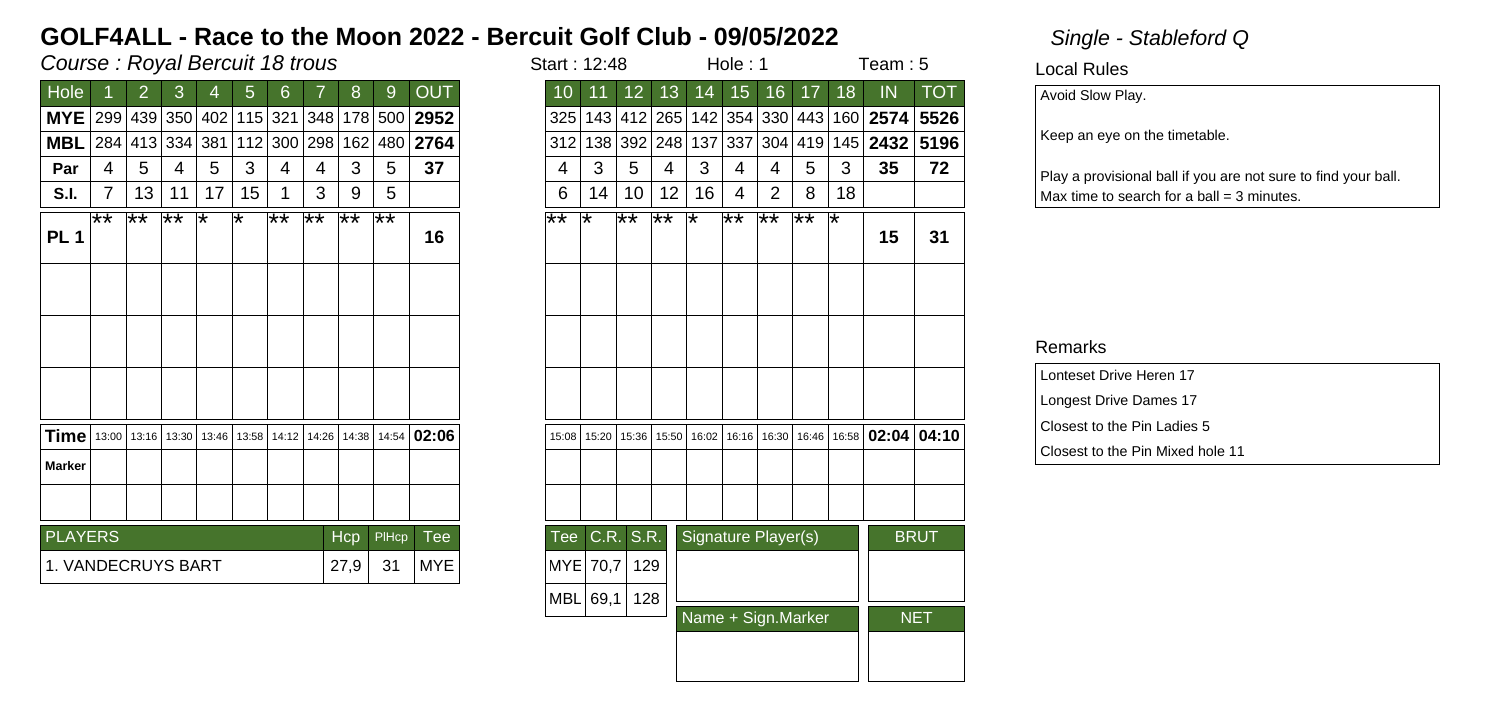## Course : Royal Bercuit 18 trous in the start is not in the start in the start in the start in the start in the start in the start in the start in the start in the start in the start in the start in the start in the start i

| <b>OUT</b><br>13<br>Hole<br>12<br>15<br>16<br>17<br>18<br>2<br>3<br>6<br>8<br>9<br>5<br>10<br>11<br>14<br>4<br><b>MYE</b><br>299 439 350 402 115 321 348 178 500<br>2952<br>143 412 265 142 354 330 443 160 <b>2574</b><br>325<br>2764<br><b>MBL</b><br>112 300 298 162 480<br> 337 <br>304 419 145 <b>2432</b><br>284 413 334 381<br>312<br>138 392 248 137<br>37<br>3<br>3<br>5<br>3<br>3<br>5<br>5<br>5<br>5<br>4<br>4<br>4<br>4<br>4<br>Par<br>4<br>4<br>4<br>12<br>13<br>17<br>15<br>3<br>9<br>5<br>10<br>16<br>2<br>8<br>S.I.<br>7<br>6<br>14<br>11<br>4<br>$***$<br>∦∗<br>∦∗<br>$***$<br>⊺**<br>********<br>$\overline{1+x}$<br>$\overline{1+x}$<br>$\overline{1}$ $\overline{1}$ $\overline{1}$ $\overline{1}$ $\overline{1}$ $\overline{1}$ $\overline{1}$ $\overline{1}$ $\overline{1}$ $\overline{1}$ $\overline{1}$ $\overline{1}$ $\overline{1}$ $\overline{1}$ $\overline{1}$ $\overline{1}$ $\overline{1}$ $\overline{1}$ $\overline{1}$ $\overline{1}$ $\overline{1}$ $\overline{1}$ $\overline{1}$ $\overline{1}$ $\overline{$<br>*** *** **<br>$\overline{1+x}$<br>$***$<br>౹∗∗<br>PL <sub>1</sub><br>20<br><b>Time</b><br>14:12   14:26   14:38   14:54   <b>02:06</b><br>13:00 13:16 13:30<br>16:02<br>13:46<br>13:58<br>15:20<br>15:36<br>  15:50  <br>16:16 16:30<br>15:08<br><b>Marker</b><br>S.R.<br><b>PLAYERS</b><br>C.R.<br>Signature Player(s)<br>PIHcp<br>Tee<br>Hcp<br>Tee<br>1. DE MAESSCHALCK TOM<br>36<br>MYE<br>MYE 70,7<br>129<br>40 |
|-------------------------------------------------------------------------------------------------------------------------------------------------------------------------------------------------------------------------------------------------------------------------------------------------------------------------------------------------------------------------------------------------------------------------------------------------------------------------------------------------------------------------------------------------------------------------------------------------------------------------------------------------------------------------------------------------------------------------------------------------------------------------------------------------------------------------------------------------------------------------------------------------------------------------------------------------------------------------------------------------------------------------------------------------------------------------------------------------------------------------------------------------------------------------------------------------------------------------------------------------------------------------------------------------------------------------------------------------------------------------------------------------------------------------------------------------------------------------|
|                                                                                                                                                                                                                                                                                                                                                                                                                                                                                                                                                                                                                                                                                                                                                                                                                                                                                                                                                                                                                                                                                                                                                                                                                                                                                                                                                                                                                                                                         |
|                                                                                                                                                                                                                                                                                                                                                                                                                                                                                                                                                                                                                                                                                                                                                                                                                                                                                                                                                                                                                                                                                                                                                                                                                                                                                                                                                                                                                                                                         |
|                                                                                                                                                                                                                                                                                                                                                                                                                                                                                                                                                                                                                                                                                                                                                                                                                                                                                                                                                                                                                                                                                                                                                                                                                                                                                                                                                                                                                                                                         |
| 18                                                                                                                                                                                                                                                                                                                                                                                                                                                                                                                                                                                                                                                                                                                                                                                                                                                                                                                                                                                                                                                                                                                                                                                                                                                                                                                                                                                                                                                                      |
| $**$                                                                                                                                                                                                                                                                                                                                                                                                                                                                                                                                                                                                                                                                                                                                                                                                                                                                                                                                                                                                                                                                                                                                                                                                                                                                                                                                                                                                                                                                    |
|                                                                                                                                                                                                                                                                                                                                                                                                                                                                                                                                                                                                                                                                                                                                                                                                                                                                                                                                                                                                                                                                                                                                                                                                                                                                                                                                                                                                                                                                         |
| 16:46   16:58   02:04   04:1                                                                                                                                                                                                                                                                                                                                                                                                                                                                                                                                                                                                                                                                                                                                                                                                                                                                                                                                                                                                                                                                                                                                                                                                                                                                                                                                                                                                                                            |
|                                                                                                                                                                                                                                                                                                                                                                                                                                                                                                                                                                                                                                                                                                                                                                                                                                                                                                                                                                                                                                                                                                                                                                                                                                                                                                                                                                                                                                                                         |
|                                                                                                                                                                                                                                                                                                                                                                                                                                                                                                                                                                                                                                                                                                                                                                                                                                                                                                                                                                                                                                                                                                                                                                                                                                                                                                                                                                                                                                                                         |
|                                                                                                                                                                                                                                                                                                                                                                                                                                                                                                                                                                                                                                                                                                                                                                                                                                                                                                                                                                                                                                                                                                                                                                                                                                                                                                                                                                                                                                                                         |
|                                                                                                                                                                                                                                                                                                                                                                                                                                                                                                                                                                                                                                                                                                                                                                                                                                                                                                                                                                                                                                                                                                                                                                                                                                                                                                                                                                                                                                                                         |
|                                                                                                                                                                                                                                                                                                                                                                                                                                                                                                                                                                                                                                                                                                                                                                                                                                                                                                                                                                                                                                                                                                                                                                                                                                                                                                                                                                                                                                                                         |
|                                                                                                                                                                                                                                                                                                                                                                                                                                                                                                                                                                                                                                                                                                                                                                                                                                                                                                                                                                                                                                                                                                                                                                                                                                                                                                                                                                                                                                                                         |
|                                                                                                                                                                                                                                                                                                                                                                                                                                                                                                                                                                                                                                                                                                                                                                                                                                                                                                                                                                                                                                                                                                                                                                                                                                                                                                                                                                                                                                                                         |
|                                                                                                                                                                                                                                                                                                                                                                                                                                                                                                                                                                                                                                                                                                                                                                                                                                                                                                                                                                                                                                                                                                                                                                                                                                                                                                                                                                                                                                                                         |
|                                                                                                                                                                                                                                                                                                                                                                                                                                                                                                                                                                                                                                                                                                                                                                                                                                                                                                                                                                                                                                                                                                                                                                                                                                                                                                                                                                                                                                                                         |
|                                                                                                                                                                                                                                                                                                                                                                                                                                                                                                                                                                                                                                                                                                                                                                                                                                                                                                                                                                                                                                                                                                                                                                                                                                                                                                                                                                                                                                                                         |
|                                                                                                                                                                                                                                                                                                                                                                                                                                                                                                                                                                                                                                                                                                                                                                                                                                                                                                                                                                                                                                                                                                                                                                                                                                                                                                                                                                                                                                                                         |
|                                                                                                                                                                                                                                                                                                                                                                                                                                                                                                                                                                                                                                                                                                                                                                                                                                                                                                                                                                                                                                                                                                                                                                                                                                                                                                                                                                                                                                                                         |

|                                                 | Course : Royal Bercuit 18 trous<br>Hole: 1<br>Team: $15$<br>Start: 12:48<br>17 <sub>2</sub><br>10<br>12 <sup>°</sup><br>13<br>15<br>16<br>18 |              |       |      |                               |                |   |     |       |                     |  |  |  |  |
|-------------------------------------------------|----------------------------------------------------------------------------------------------------------------------------------------------|--------------|-------|------|-------------------------------|----------------|---|-----|-------|---------------------|--|--|--|--|
| Hole                                            |                                                                                                                                              | 2            | 3     | 4    | 5                             | $6\phantom{1}$ | 7 | 8   | 9     | <b>OUT</b>          |  |  |  |  |
| <b>MYE</b> 299 439 350 402                      |                                                                                                                                              |              |       |      | 115 321                       |                |   |     |       | 348 178 500 2952    |  |  |  |  |
| <b>MBL</b> 284 413 334 381                      |                                                                                                                                              |              |       |      |                               | 112 300 298    |   | 162 |       | 480 2764            |  |  |  |  |
| Par                                             | 4                                                                                                                                            | 5            | 4     | 5    | 3                             | 4              | 4 | 3   | 5     | 37                  |  |  |  |  |
| <b>S.I.</b>                                     | $\overline{7}$                                                                                                                               | 13           | 11    | 17   | 15                            | 1              | 3 | 9   | 5     |                     |  |  |  |  |
| PL <sub>1</sub>                                 | $\star\star$                                                                                                                                 | $\star\star$ | $***$ | $**$ | $\star\star$                  | *** *** **     |   |     | ∦*    | 20                  |  |  |  |  |
|                                                 |                                                                                                                                              |              |       |      |                               |                |   |     |       |                     |  |  |  |  |
|                                                 |                                                                                                                                              |              |       |      |                               |                |   |     |       |                     |  |  |  |  |
|                                                 |                                                                                                                                              |              |       |      |                               |                |   |     |       |                     |  |  |  |  |
| <b>Time</b> 13:00 13:16 13:30                   |                                                                                                                                              |              |       |      | 13:46   13:58   14:12   14:26 |                |   |     |       | $14:38$ 14:54 02:06 |  |  |  |  |
| Marker                                          |                                                                                                                                              |              |       |      |                               |                |   |     |       |                     |  |  |  |  |
|                                                 |                                                                                                                                              |              |       |      |                               |                |   |     |       |                     |  |  |  |  |
| <b>PLAYERS</b>                                  |                                                                                                                                              |              |       |      |                               |                |   | Hcp | PIHcp | Tee                 |  |  |  |  |
| 1. DE MAESSCHALCK TOM<br><b>MYE</b><br>36<br>40 |                                                                                                                                              |              |       |      |                               |                |   |     |       |                     |  |  |  |  |
|                                                 |                                                                                                                                              |              |       |      |                               |                |   |     |       |                     |  |  |  |  |
|                                                 |                                                                                                                                              |              |       |      |                               |                |   |     |       |                     |  |  |  |  |
|                                                 |                                                                                                                                              |              |       |      |                               |                |   |     |       |                     |  |  |  |  |
|                                                 |                                                                                                                                              |              |       |      |                               |                |   |     |       |                     |  |  |  |  |

Local Rules

Avoid Slow Play.

Keep an eye on the timetable.

Play a provisional ball if you are not sure to find your ball.  $Max$  time to search for a ball = 3 minutes.

| Lonteset Drive Heren 17          |  |
|----------------------------------|--|
| Longest Drive Dames 17           |  |
| Closest to the Pin Ladies 5      |  |
| Closest to the Pin Mixed hole 11 |  |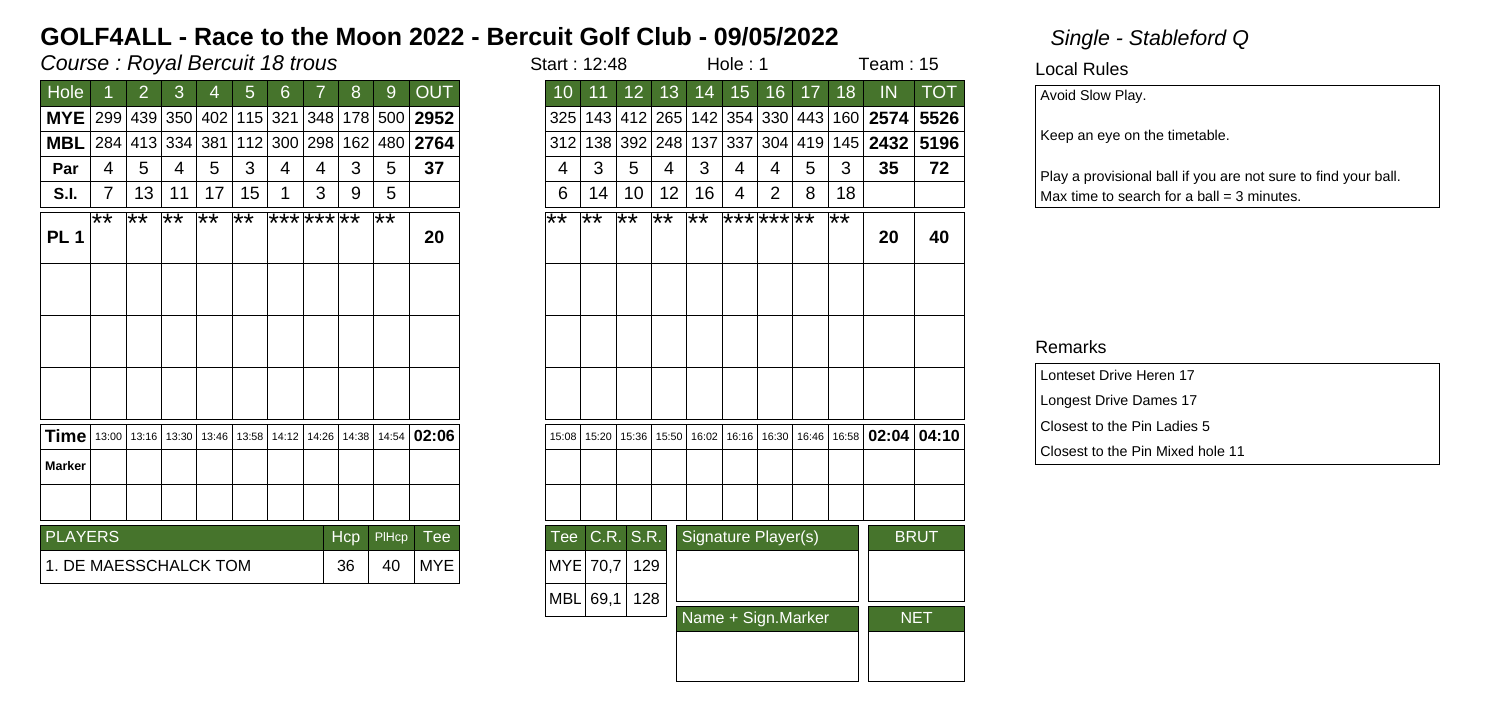## Course : Royal Bercuit 18 trous in the start is started in the start in the start in the start in the start in the start in the start in the start in the start in the start in the start in the start in the start in the sta

| Hole                                |      | 2  | 3       | 4   | 5                             | 6          |                 | 8     | 9     | <b>OUT</b>  |
|-------------------------------------|------|----|---------|-----|-------------------------------|------------|-----------------|-------|-------|-------------|
| <b>MYE</b>                          | 299  |    | 439 350 | 402 |                               | 115 321    | 348             | 178   | 500   | 2952        |
| Par                                 | 4    | 5  | 4       | 5   | 3                             | 4          | 4               | 3     | 5     | 37          |
| S.I.                                | 7    | 13 | 11      | 17  | 15                            | 1          | 3               | 9     | 5     |             |
|                                     | $**$ | ⊺∗ | ᅚ       | ⊺*  | ⊺∗                            | $\ast\ast$ | $\overline{**}$ | ∦∗    | ⊺**   |             |
| <b>PL1</b>                          |      |    |         |     |                               |            |                 |       |       | 14          |
|                                     |      |    |         |     |                               |            |                 |       |       |             |
|                                     |      |    |         |     |                               |            |                 |       |       |             |
|                                     |      |    |         |     |                               |            |                 |       |       |             |
|                                     |      |    |         |     |                               |            |                 |       |       |             |
|                                     |      |    |         |     |                               |            |                 |       |       |             |
|                                     |      |    |         |     |                               |            |                 |       |       |             |
|                                     |      |    |         |     |                               |            |                 |       |       |             |
|                                     |      |    |         |     |                               |            |                 |       |       |             |
| <b>Time</b>   13:10   13:26   13:40 |      |    |         |     | 13:56   14:08   14:22   14:36 |            |                 | 14:48 |       | 15:04 02:06 |
| <b>Marker</b>                       |      |    |         |     |                               |            |                 |       |       |             |
|                                     |      |    |         |     |                               |            |                 |       |       |             |
|                                     |      |    |         |     |                               |            |                 |       |       |             |
| <b>PLAYERS</b>                      |      |    |         |     |                               |            |                 | Hcp   | PIHcp | Tee         |
| 1. PEETERS CEDRIC                   |      |    |         |     |                               |            |                 | 26,1  | 28    | <b>MYE</b>  |
|                                     |      |    |         |     |                               |            |                 |       |       |             |

| tart : 12:58 |       |                    |       |                     | Hole: 1                 |                 | Team : 11       |       |       |             |
|--------------|-------|--------------------|-------|---------------------|-------------------------|-----------------|-----------------|-------|-------|-------------|
| 10           | 11    | 12                 | 13    | 14                  | 15                      | 16              | 17              | 18    | IN    | <b>TOT</b>  |
| 325          | 143   | 412                | 265   |                     | 142 354                 | 330             | 443             | 160   | 2574  | 5526        |
| 4            | 3     | 5                  | 4     | 3                   | 4                       | 4               | 5               | 3     | 35    | 72          |
| 6            | 14    | 10                 | 12    | 16                  | 4                       | $\overline{2}$  | 8               | 18    |       |             |
| **           | ∗     | $\bigstar\bigstar$ | ∗     | ∗                   | $\overline{ \ast \ast}$ | $\overline{**}$ | $\overline{**}$ | ∗     | 14    | 28          |
|              |       |                    |       |                     |                         |                 |                 |       |       |             |
|              |       |                    |       |                     |                         |                 |                 |       |       |             |
|              |       |                    |       |                     |                         |                 |                 |       |       |             |
| 15:18        | 15:30 | 15:46              | 16:00 | 16:12               | 16:26                   | 16:40           | 16:56           | 17:08 | 02:04 | 04:10       |
|              |       |                    |       |                     |                         |                 |                 |       |       |             |
|              |       |                    |       |                     |                         |                 |                 |       |       |             |
| Tee          | C.R.  | S.R.               |       | Signature Player(s) |                         |                 |                 |       |       | <b>BRUT</b> |
| MYE          | 70,7  | 129                |       |                     |                         |                 |                 |       |       |             |
|              |       |                    |       | Name + Sign.Marker  |                         | <b>NET</b>      |                 |       |       |             |
|              |       |                    |       |                     |                         |                 |                 |       |       |             |

Local Rules

Avoid Slow Play.

Keep an eye on the timetable.

Play a provisional ball if you are not sure to find your ball.  $Max$  time to search for a ball = 3 minutes.

| Lonteset Drive Heren 17          |
|----------------------------------|
| Longest Drive Dames 17           |
| Closest to the Pin Ladies 5      |
| Closest to the Pin Mixed hole 11 |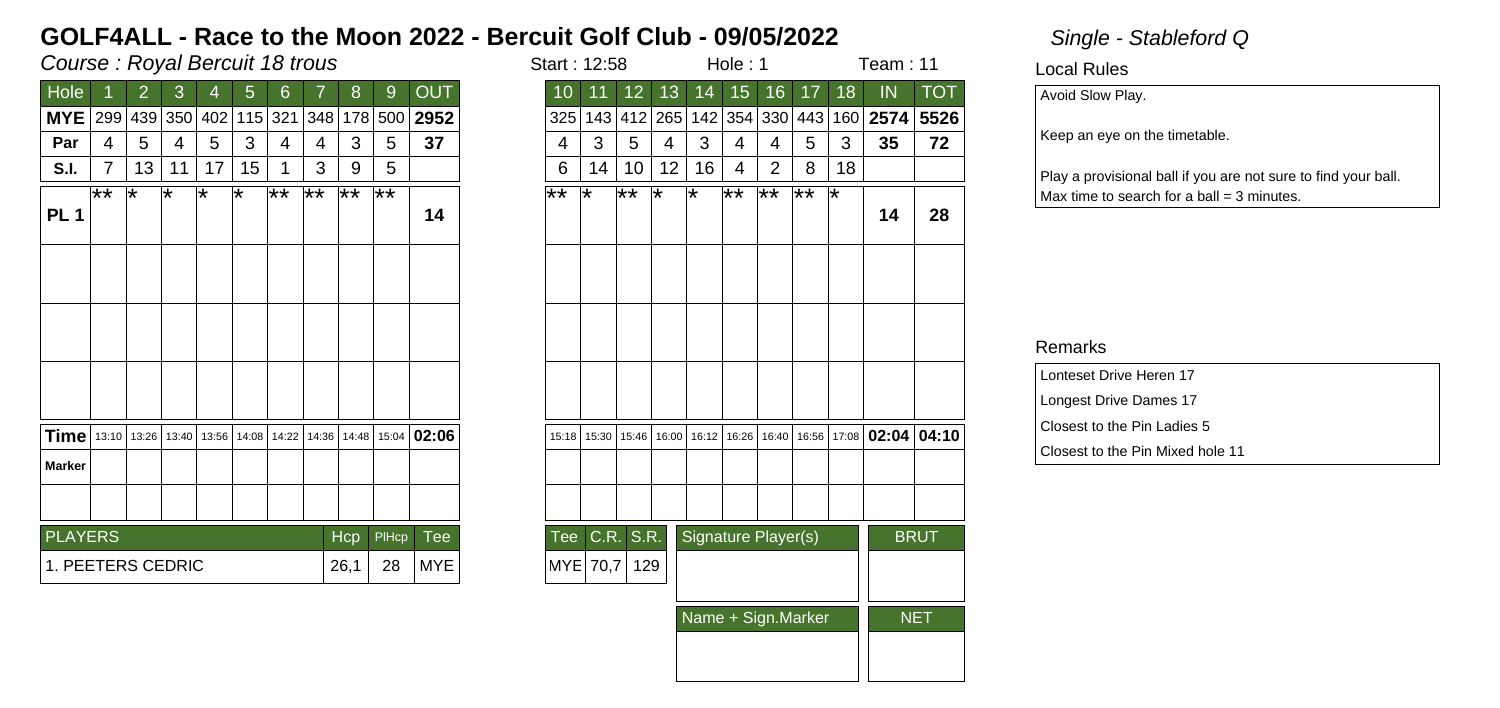## Course : Royal Bercuit 18 trous in the start is started to the start in the start in the start in the start in the start in the start in the start in the start in the start in the start in the start in the start in the sta

| <b>OUT</b><br>Hole<br>13<br>15 <sub>1</sub><br>16<br>17<br>$\overline{2}$<br>3<br>6<br>8<br>12 <sub>2</sub><br>5<br>9<br>10<br>14<br>11<br>4<br><b>MYE</b><br>2952<br>354 330 443<br>299<br>439 350<br>402<br>115 321<br> 348 <br>325<br>412 265 142<br>178<br>500<br>143<br>3<br>3<br>37<br>3<br>3<br>5<br>5<br>5<br>5<br>5<br>Par<br>4<br>4<br>4<br>4<br>4<br>4<br>4<br>4<br>13<br>15<br>3<br>5<br>16<br>$\overline{2}$<br>7<br>17<br>9<br>6<br>10<br>12<br>8<br>11<br>1<br>14<br>4<br>S.I.<br>$\star\star$<br>⊺∗<br>ѭ<br>⊺*<br>ᅚ<br>⊺∗<br>ஈ<br>⊺∗<br>ஈ<br>⊺*<br>ஈ<br>⊺*<br>ѭ<br>౹∗<br>⊺*<br>⊺∗<br>⊺∗<br>PL <sub>1</sub><br>10<br>Time   13:10<br>15:04 02:06<br>13:26<br>13:56   14:08   14:22   14:36<br>14:48<br>15:46   16:00   16:12   16:26   16:40  <br>13:40<br>15:30<br>15:18<br><b>Marker</b><br>C.R. S.R.<br>Signature Player(s)<br><b>PLAYERS</b><br>Tee<br>Hcp<br>PIHcp<br>Tee<br>1. WAGELMANS JELLE<br>19<br><b>MYE</b><br>MYE 70,7<br>129<br>17,9 |
|--------------------------------------------------------------------------------------------------------------------------------------------------------------------------------------------------------------------------------------------------------------------------------------------------------------------------------------------------------------------------------------------------------------------------------------------------------------------------------------------------------------------------------------------------------------------------------------------------------------------------------------------------------------------------------------------------------------------------------------------------------------------------------------------------------------------------------------------------------------------------------------------------------------------------------------------------------------------|
| 160                                                                                                                                                                                                                                                                                                                                                                                                                                                                                                                                                                                                                                                                                                                                                                                                                                                                                                                                                                |
| 3<br>l*                                                                                                                                                                                                                                                                                                                                                                                                                                                                                                                                                                                                                                                                                                                                                                                                                                                                                                                                                            |
| 18                                                                                                                                                                                                                                                                                                                                                                                                                                                                                                                                                                                                                                                                                                                                                                                                                                                                                                                                                                 |
|                                                                                                                                                                                                                                                                                                                                                                                                                                                                                                                                                                                                                                                                                                                                                                                                                                                                                                                                                                    |
|                                                                                                                                                                                                                                                                                                                                                                                                                                                                                                                                                                                                                                                                                                                                                                                                                                                                                                                                                                    |
| 16:56 17:08 02:04 04:10                                                                                                                                                                                                                                                                                                                                                                                                                                                                                                                                                                                                                                                                                                                                                                                                                                                                                                                                            |
|                                                                                                                                                                                                                                                                                                                                                                                                                                                                                                                                                                                                                                                                                                                                                                                                                                                                                                                                                                    |
|                                                                                                                                                                                                                                                                                                                                                                                                                                                                                                                                                                                                                                                                                                                                                                                                                                                                                                                                                                    |
|                                                                                                                                                                                                                                                                                                                                                                                                                                                                                                                                                                                                                                                                                                                                                                                                                                                                                                                                                                    |
|                                                                                                                                                                                                                                                                                                                                                                                                                                                                                                                                                                                                                                                                                                                                                                                                                                                                                                                                                                    |
|                                                                                                                                                                                                                                                                                                                                                                                                                                                                                                                                                                                                                                                                                                                                                                                                                                                                                                                                                                    |
|                                                                                                                                                                                                                                                                                                                                                                                                                                                                                                                                                                                                                                                                                                                                                                                                                                                                                                                                                                    |
|                                                                                                                                                                                                                                                                                                                                                                                                                                                                                                                                                                                                                                                                                                                                                                                                                                                                                                                                                                    |

| tart : 12:58 |       |       |       |                     | Hole: 1 |       |                    |                 | Team : 17 |                         |
|--------------|-------|-------|-------|---------------------|---------|-------|--------------------|-----------------|-----------|-------------------------|
| 10           | 11    | 12    | 13    | 14                  | 15      | 16    | 17                 | $\overline{18}$ | IN        | $\overline{\text{TOT}}$ |
| 325          | 143   | 412   | 265   | 142                 | 354     | 330   | 443                | 160             | 2574      | 5526                    |
| 4            | 3     | 5     | 4     | 3                   | 4       | 4     | 5                  | 3               | 35        | 72                      |
| 6            | 14    | 10    | 12    | 16                  | 4       | 2     | 8                  | 18              |           |                         |
| ∗            | ∗     | ∗     | ∗     | ∗                   | ∗       | ∗     | ∗                  | ∗               | 9         | 19                      |
|              |       |       |       |                     |         |       |                    |                 |           |                         |
|              |       |       |       |                     |         |       |                    |                 |           |                         |
|              |       |       |       |                     |         |       |                    |                 |           |                         |
| 15:18        | 15:30 | 15:46 | 16:00 | 16:12               | 16:26   | 16:40 | 16:56              | 17:08           | 02:04     | 04:10                   |
|              |       |       |       |                     |         |       |                    |                 |           |                         |
|              |       |       |       |                     |         |       |                    |                 |           |                         |
| Tee          | C.R.  | S.R.  |       | Signature Player(s) |         |       |                    |                 |           | <b>BRUT</b>             |
| <b>MYE</b>   | 70,7  | 129   |       |                     |         |       |                    |                 |           |                         |
|              |       |       |       |                     |         |       | Name + Sign.Marker |                 |           | <b>NET</b>              |
|              |       |       |       |                     |         |       |                    |                 |           |                         |
|              |       |       |       |                     |         |       |                    |                 |           |                         |

Local Rules

Avoid Slow Play.

Keep an eye on the timetable.

Play a provisional ball if you are not sure to find your ball.  $Max$  time to search for a ball = 3 minutes.

| Lonteset Drive Heren 17          |
|----------------------------------|
| Longest Drive Dames 17           |
| Closest to the Pin Ladies 5      |
| Closest to the Pin Mixed hole 11 |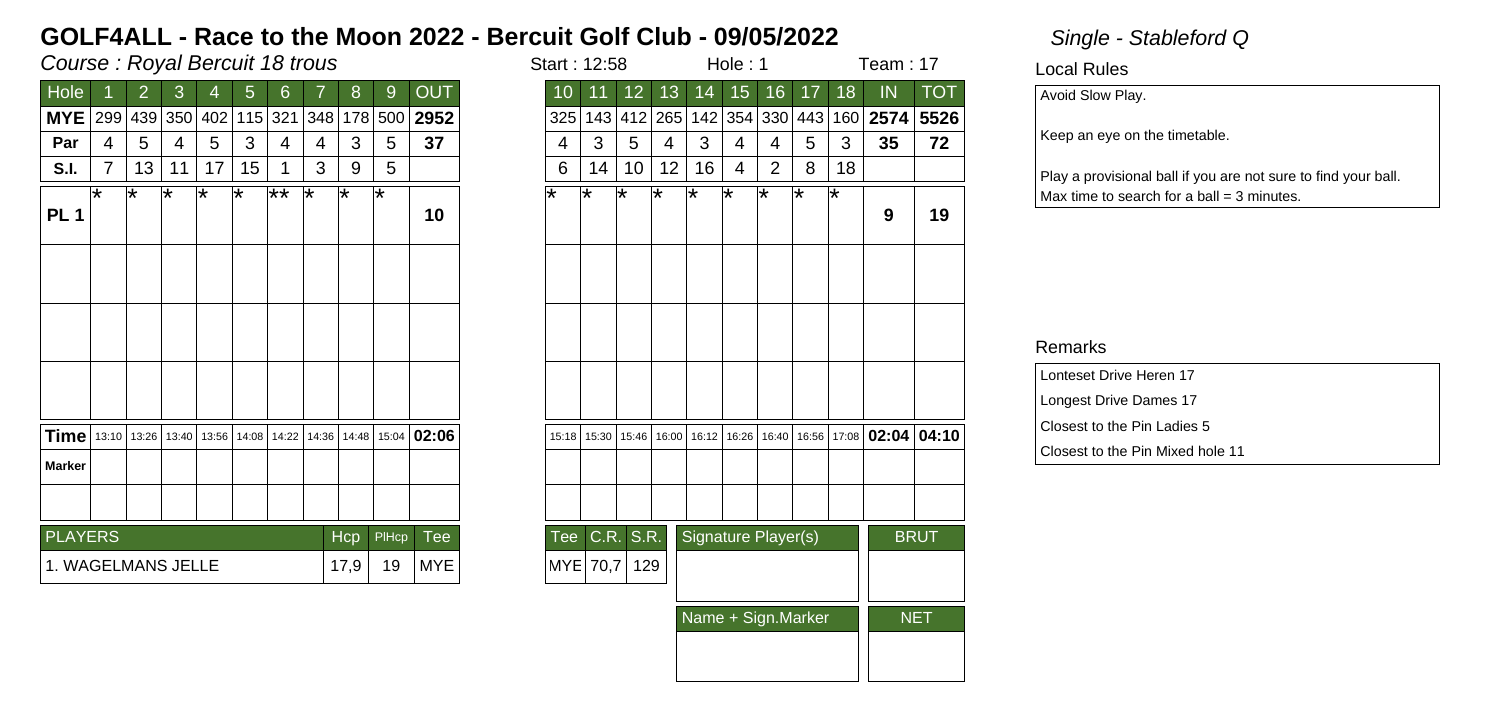## Course : Royal Bercuit 18 trous in the start is started in the start in the start in the start in the start in the start in the start in the start in the start in the start in the start in the start in the start in the sta

| Hole                                |   | 2           | 3  | 4   | 5  | 6       |                               | 8                        | 9     | <b>OUT</b>        |  |
|-------------------------------------|---|-------------|----|-----|----|---------|-------------------------------|--------------------------|-------|-------------------|--|
| <b>MYE</b>                          |   | 299 439 350 |    | 402 |    | 115 321 | 348                           | 178                      | 500   | 2952              |  |
| Par                                 | 4 | 5           | 4  | 5   | 3  | 4       | 4                             | 3                        | 5     | 37                |  |
| S.I.                                | 7 | 13          | 11 | 17  | 15 | 1       | 3                             | 9                        | 5     |                   |  |
| PL <sub>1</sub>                     | ѭ | ѭ           | ⊺* |     | ⊺∗ | ∗       | ⊺∗                            | ౹∗                       | ౹∗    | 8                 |  |
|                                     |   |             |    |     |    |         |                               |                          |       |                   |  |
|                                     |   |             |    |     |    |         |                               |                          |       |                   |  |
|                                     |   |             |    |     |    |         |                               |                          |       |                   |  |
| <b>Time</b>   13:10   13:26   13:40 |   |             |    |     |    |         | 13:56   14:08   14:22   14:36 |                          |       | 14:48 15:04 02:06 |  |
| <b>Marker</b>                       |   |             |    |     |    |         |                               |                          |       |                   |  |
|                                     |   |             |    |     |    |         |                               |                          |       |                   |  |
| <b>PLAYERS</b>                      |   |             |    |     |    |         |                               | Hcp                      | PIHcp | Tee               |  |
| 1. DE MEYER DIRK                    |   |             |    |     |    |         |                               | <b>MYE</b><br>16<br>14,8 |       |                   |  |

| tart : 12:58 |        |       |       |                     | Hole: 1 |                         |        |       | Team : 61 |             |
|--------------|--------|-------|-------|---------------------|---------|-------------------------|--------|-------|-----------|-------------|
| 10           | 11     | 12    | 13    | 14                  | 15      | 16                      | 17     | 18    | IN        | <b>TOT</b>  |
| 325          | 143    | 412   | 265   | 142                 | 354     | 330                     | 443    | 160   | 2574      | 5526        |
| 4            | 3      | 5     | 4     | 3                   | 4       | 4                       | 5      | 3     | 35        | 72          |
| 6            | 14     | 10    | 12    | 16                  | 4       | 2                       | 8      | 18    |           |             |
| ∗            | $\ast$ | ∗     | ∗     | ¥                   | ∗       | $\overline{\textbf{x}}$ | $\ast$ |       | 8         | 16          |
|              |        |       |       |                     |         |                         |        |       |           |             |
|              |        |       |       |                     |         |                         |        |       |           |             |
|              |        |       |       |                     |         |                         |        |       |           |             |
| 15:18        | 15:30  | 15:46 | 16:00 | 16:12               | 16:26   | 16:40                   | 16:56  | 17:08 | 02:04     | 04:10       |
|              |        |       |       |                     |         |                         |        |       |           |             |
|              |        |       |       |                     |         |                         |        |       |           |             |
| Tee          | C.R.   | S.R.  |       | Signature Player(s) |         |                         |        |       |           | <b>BRUT</b> |
| MYE          | 70,7   | 129   |       |                     |         |                         |        |       |           |             |
|              |        |       |       | Name + Sign.Marker  |         | <b>NET</b>              |        |       |           |             |
|              |        |       |       |                     |         |                         |        |       |           |             |

Local Rules

Avoid Slow Play.

Keep an eye on the timetable.

Play a provisional ball if you are not sure to find your ball.  $Max$  time to search for a ball = 3 minutes.

| Lonteset Drive Heren 17          |
|----------------------------------|
| Longest Drive Dames 17           |
| Closest to the Pin Ladies 5      |
| Closest to the Pin Mixed hole 11 |